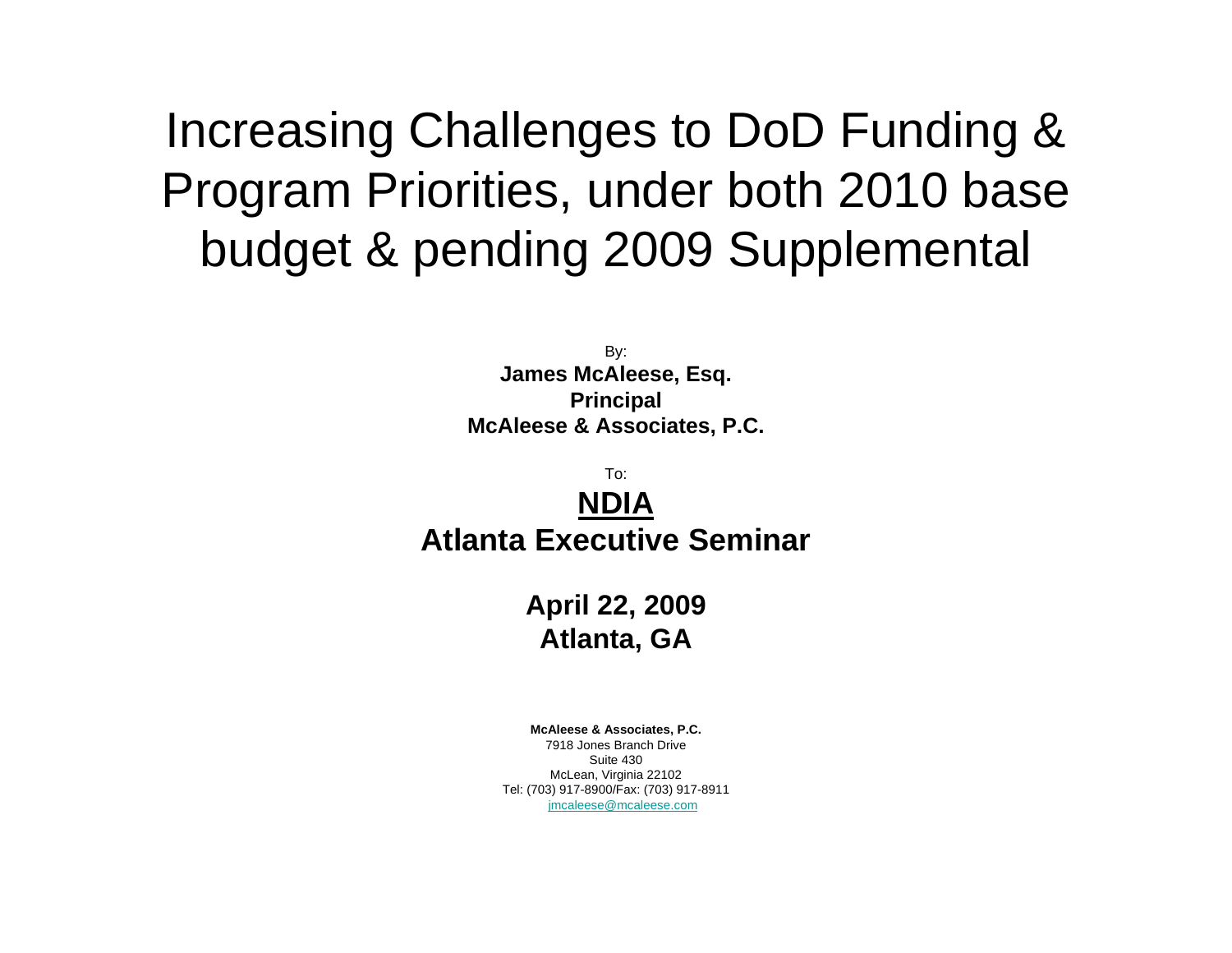# **Primary Conclusions**

- **Secretary Gates targeted "Over-programmed" RDT&E Accounts, driven by modest 2% real-growth in 2010 DoD Funding; with primary exception of USAF.**
- **Secretary Gates' proposed "cuts" to Army were limited to FCS' MGV, while OSD adopted majority of Navy's Shipbuilding Plan. Proposed "cuts" to USAF were the most severe; coupled with shifting of "DoD-wide" funding to SOF-expansion, "Human Capital" & "Soft Power" Initiatives.**
- **Emerging Themes from New Administration, strongly suggest that: (1) Army is not receiving sufficient Procurement Funding; and (2) that OSD will also evaluate additional "changes" to USAF & Navy Programs during QDR.**
- **Administration proposed major funding reductions in 2009 Supplemental Request, targeted at both Army "Tracked Combat Vehicles" & "Communications"; plus both Navy & USAF "Aircraft" Procurement.**
- **Contrary to "OIF Draw-down" expectations, Service Contractors are fully funded for CENTCOM Operations through 2009, and presumably 2010.**
- **Administration is generating Savings in 2009 Supplemental, by effectively extending "O&M" Funding on "flat-line" basis, while disproportionately cutting "Procurement", to even well-below 2007 OPTEMPO Requirements.**
- **Vast majority of the ~\$42B in 2009 Supplemental "Draw-down", is driven by: (1) natural reduction of ~\$10B in "Force Protection"; plus (2) additional \$27B targeted cuts in Procurement, (primarily Army, and secondarily Navy & USAF).**

#### **Back-up Chart**

• **Severe "Draw-down" in "OIF Funding" in 2009 Supplemental is primarily driven by contraction in Procurement, and not O&M; which directly threatens Army & USMC "Reconstitution" requirements for both immediate Readiness & OEF Campaign.**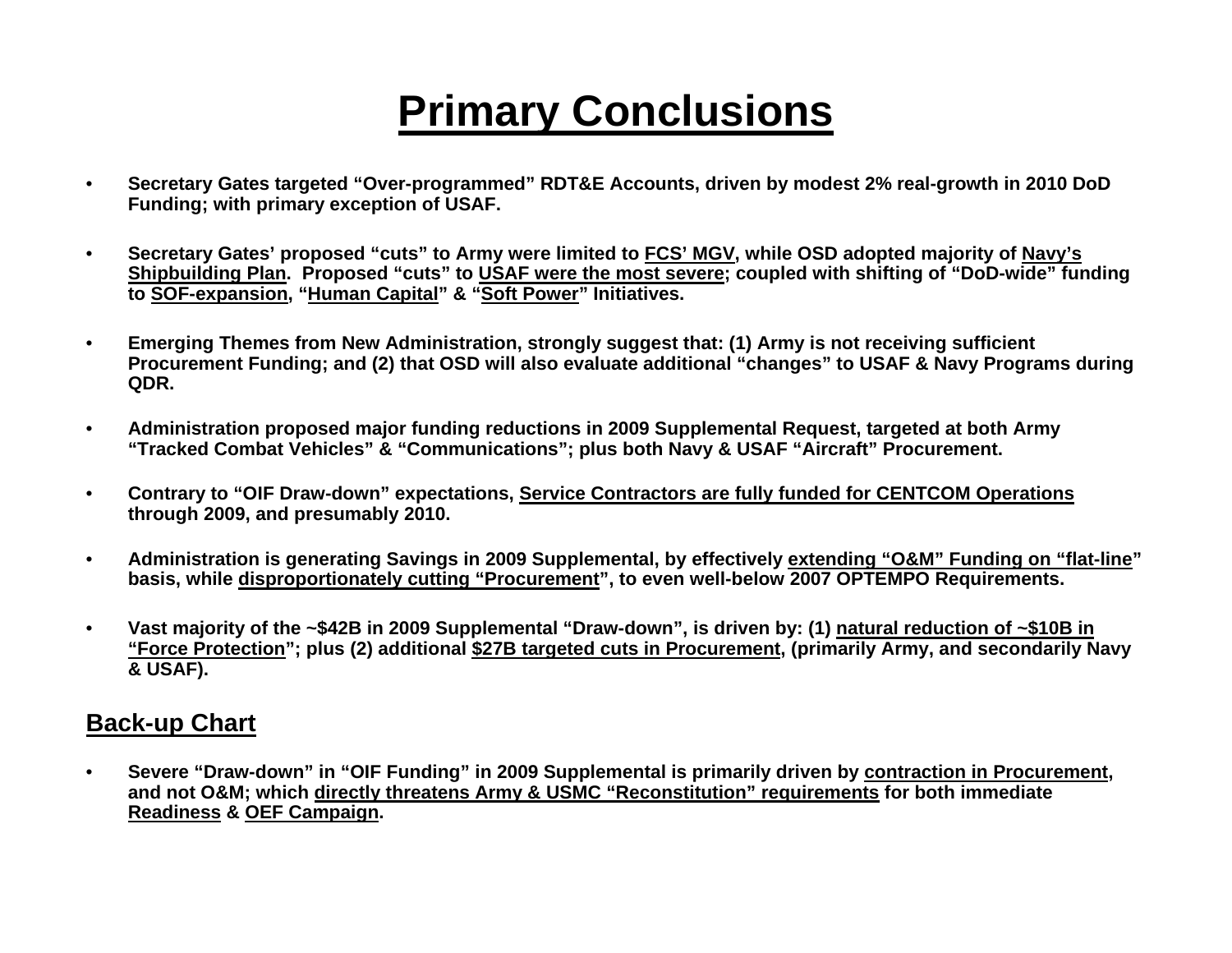### **Secretary Gates targeted "Over-programmed" RDT&E Accounts, driven by modest 2% real-growth in 2010 DoD Funding; with primary exception of USAF.**

(Excerpts from Secretary Gates' Briefing at the Pentagon on April 6, 2009).

- *"First, we will increase intelligence, surveillance and reconnaissance support for the warfighter in the base budget by some \$2 billion. This will include fielding and sustaining 50 Predator and Reaper class unmanned aerial vehicle orbits by FY '11 and maximizing their production."*
- **"***Second, we will also spend \$500 million more in the base budget than last year to increase our capacity to field and sustain more helicopters, a capability that is in urgent demand in Afghanistan. Today the primary limitation on helicopter capacity is not airframes but shortages of maintenance crews and pilots, so our focus will be on recruiting and training more Army helicopter crews."*
- *"Third, to boost global-partnership-capacity efforts, we will increase funding by \$500 million. These initiatives include training and equipping foreign militaries to undertake counterterrorism and stability operations."*
- *"Fourth, to grow our special operations capabilities, we will increase personnel by more than 2,800, or 5 percent, and will buy more special-forces-optimized lift, mobility and refueling aircraft."*
- *"Fifth, we will increase the buy of littoral combat ships -- a key capability for presence, stability and counterinsurgency operations in coastal regions -- from two to three ships in FY '10. Our goal is eventually to acquire 55 of these ships."*
- *"Seventh, we will stop the growth of Army brigade combat teams, BCTs, at 45 versus 48, while maintaining the planned increase in end strength of 547,000. This will ensure that we have better-manned units ready to deploy, and help put an end to the routine use of stop-loss."*
- *"[T]o sustain U.S. air superiority, I am committed to building a fifth-generation tactical fighter capability that can be produced in quantity at sustainable cost. Therefore, I will recommend increasing the buy of the F-35 Joint Strike Fighter from the 14 aircraft bought in '09, to 30 in FY '10, with a corresponding funding increase from \$6.8 billion to \$11.2 billion. We would plan to buy 513 F-35s over the five-year defense plan, and ultimately plan to buy 2,443. For naval aviation, we will buy 31 F/A-18s in FY '10."*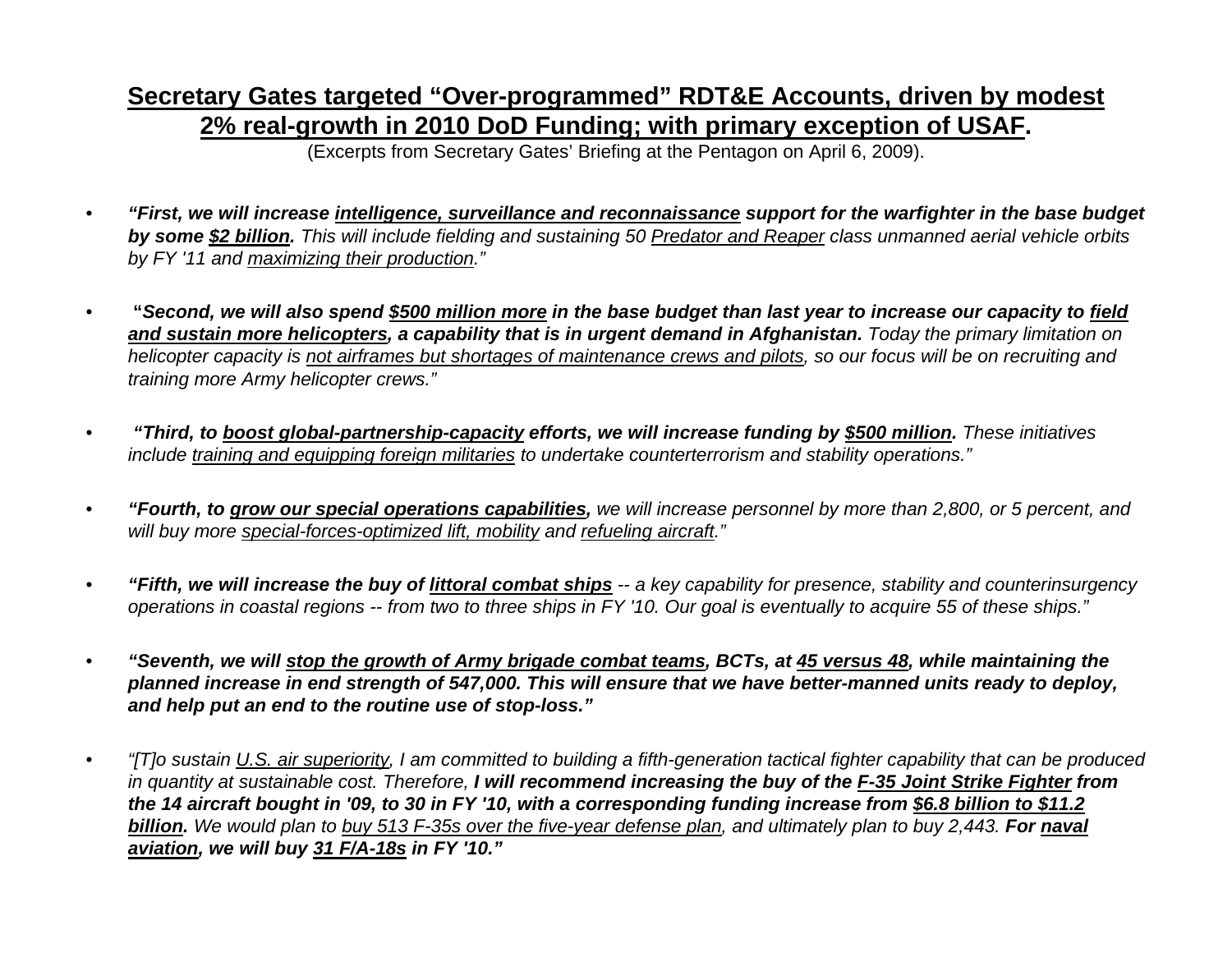- *"[W]e will end production of the F-22 fighter at 187, representing 183 planes in the current program, plus four recommended for inclusion in the FY 2009 supplemental."*
- *"Fourth, to better protect our forces and those of our allies in theater from ballistic missile attack, we will add \$700 million to field more of our most capable theater missile defense systems; specifically, the Terminal High Altitude Area Defense, THAAD, and the Standard Missile-3 programs."*
- *"Fifth, we will add \$200 million to fund the conversion of six additional Aegis ships to provide ballistic-missile-defense capabilities."*
- *"Seventh, to replace the Air Force's aging tanker fleet, we will maintain the KC-X aerial refueling tanker schedule and funding, with the intent to solicit bids this summer."*
- *"Eighth, with regard to our nuclear and strategic forces, in FY '10 we will begin the replacement program for the Ohioclass ballistic-missile submarine program."*
- *"We will not pursue a development program for a follow-on Air Force bomber until we have a better understanding*  Quadrennial Defense Review, the Nuclear Posture Review, and in light of post-START arms control negotiations."
- *"Ninth, the healthy margin of dominance at sea provided by America's existing battle fleet makes it prudent to slow production of several major surface combatants and other maritime programs. We will shift the Navy aircraft carrier program to a five-year build cycle, placing it on a more fiscally sustainable path. This will result in 10 carriers after 2040."*
- *"We will delay the Navy's CG(X) next-generation cruiser program to revisit both the requirements and acquisition strategy. We will delay amphibious-ship and sea-basing programs, such as the 11th landing platform dock ship and the mobile landing platform ship, to FY '11…"*
- *"Tenth, with regard to airlift, we will complete the production of the C-17 airlifter program this fiscal year. Our analysis concludes that we have enough C-17s, with the 205 already in the force and currently in production."*
- *"This budget will support these goals by increasing the size of -- defense acquisition workforce, converting 11,000 contractors to full-time government employees and hiring 9,000 more government acquisition professionals by 2015, beginning with 4,100 -- in FY '10."*
- *"I recommend that we terminate the VH-71 presidential helicopter….Today, the program is estimated to cost over \$13 billion, has fallen six years behind schedule and runs the risk of not delivering the requested capability. Some have suggested that we should adjust the program by buying only the lower-capability Increment 1 option….We will promptly develop options for an FY '11 follow-on program."*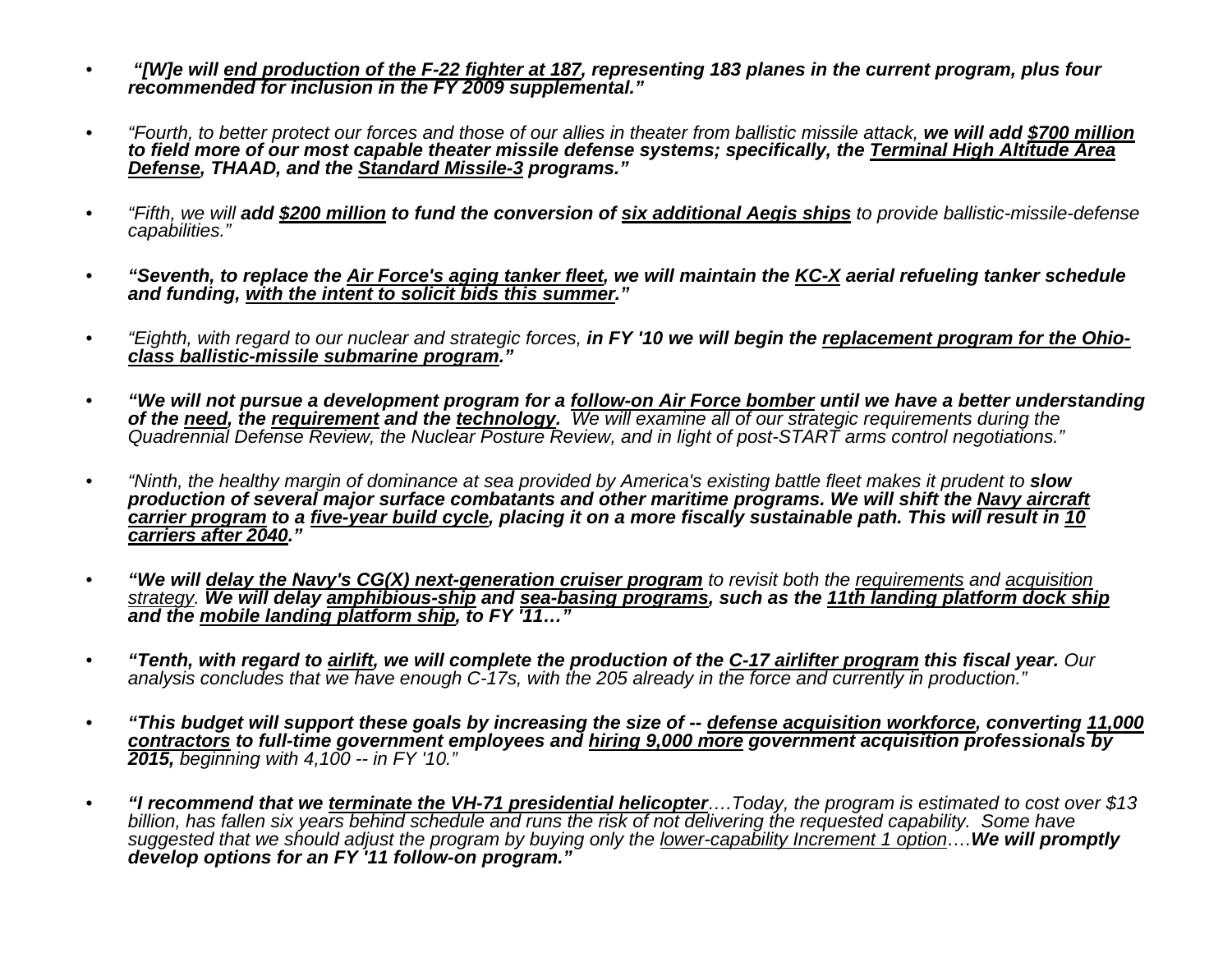- *"[W]e will terminate the Air Force Combat Search and Rescue X helicopter program. This program has a troubled acquisition history and raises the fundamental question of whether this important mission can only be accomplished by yet another single-service solution with a single-purpose aircraft. We will take a fresh look at the requirement behind this program and develop a more sustainable approach."*
- *"Third, we will terminate the \$26 billion transformational satellite program, TSAT, and instead will purchase two more advanced-extremely-high-frequency satellites as alternatives."*
- *"Fourth, in the area of missile defense, we will restructure the program to focus on the rogue state and theater missile threat. We will not increase the number of current ground-based interceptors in Alaska,…but we will continue to robustly fund research and development to improve the capability we already have to defend against long-range rogue missile threats, a threat North Korea's missile launch this past weekend reminds us is real."*
- *"We will cancel the second Airborne Laser Prototype Aircraft. We'll keep the existing aircraft and shift the program to an R&D effort. The ABL program has significant affordability and technology problems, and the program's proposed operational role is highly questionable."*
- *"[W]e will include funds to complete the buy of two Navy destroyers in FY '10. These plans depend on being able to work out contracts to allow the Navy to efficiently build all three DDG-1000 class ships at the Bath Iron Works in Maine and to smoothly restart the DDG-51 Aegis destroyer program at Northrop Grumman's Ingalls shipyard in Mississippi."*
- *"Sixth and finally, we will significantly restructure the Army's Future Combat Systems program. We will retain and accelerate the initial increment of the program to spin out technology enhancements to all combat brigades. However, I have concluded that there are significant unanswered questions concerning the FCS vehicle design strategy. I'm also concerned that, despite some adjustments, the FCS vehicles -- where lower weight, higher fuel efficiency and greater information awareness are expected to compensate for less armor -- do not adequately reflect the lessons of counterinsurgency and close-quarters combat in Iraq and Afghanistan. The current vehicle program developed nine years ago does not include a role for our recent \$25-billion investment in the MRAP vehicles being used to good effect in today's conflicts…Accordingly, I will recommend that we cancel the vehicle component of the current FCS program, reevaluate the requirements, technology and approach and then relaunch the Army's vehicle modernization program, including a competitive bidding process."*
- *"Under this budget request, we will reduce the number of support-service contractors from our current 39 percent of the Pentagon workforce, to the pre-2001 level of 26 percent, and replace them with full-time government employees. Our goal is to hire as many as 13,000 new civil servants in FY '10 to replace contractors, and up to 30,000 new civil servants in place of contractors over the next five years."*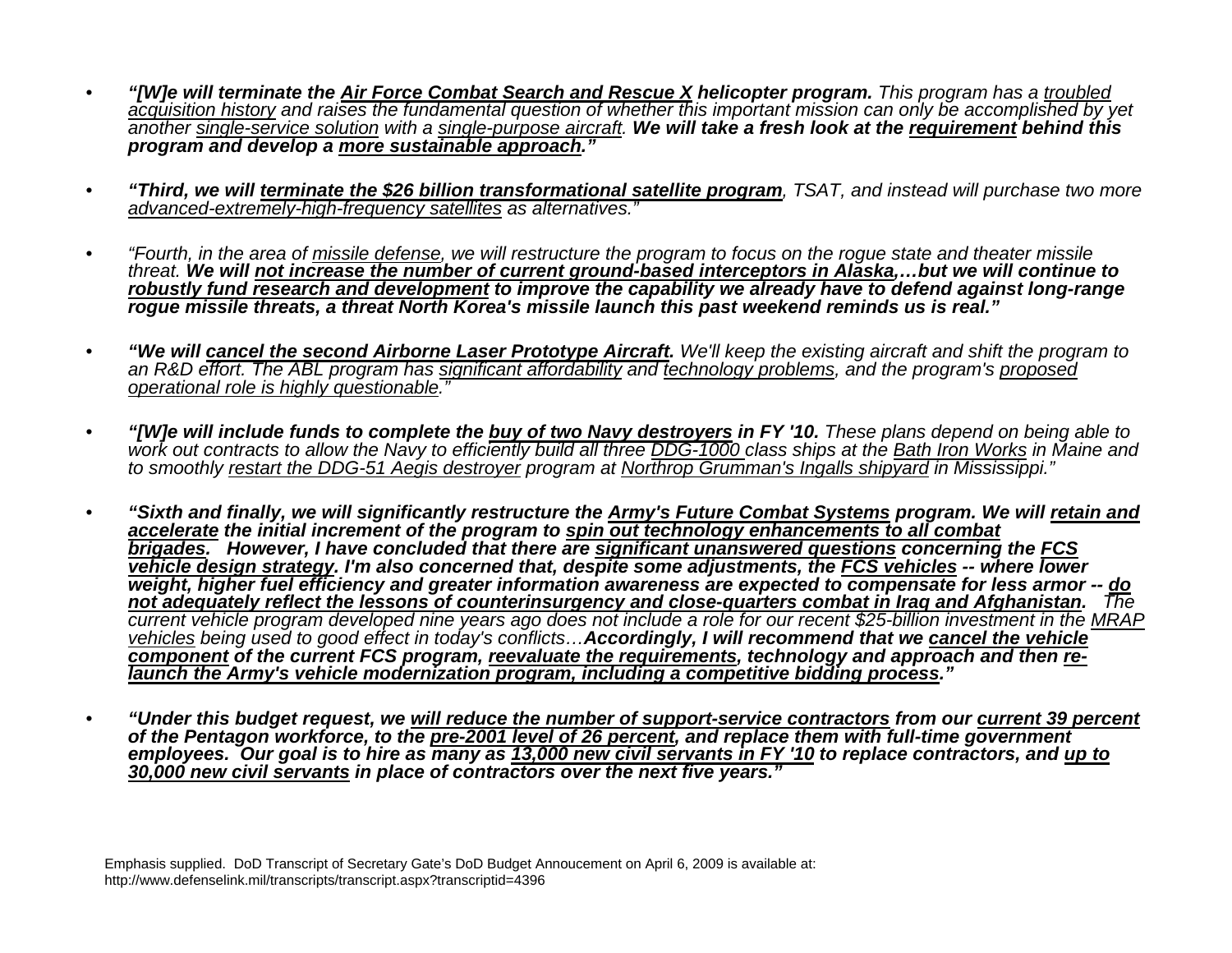#### **Secretary Gates' proposed "cuts" to Army were limited to FCS' MGV, and OSD adopted majority of Navy's Shipbuilding Plan. Proposed "cuts" to USAF were the most severe; coupled with shifting of "DoD-wide" funding to SOF expansion, "Human Capital" & "Soft Power" Initiatives.**

(Paraphrased from Secretary Gates' April 6, 2009 announcement. Only includes Primary Programs).

| Army                                                                                                                                                                                                                                                                                                                                                                                                                                                                                                                                                                                                     | <b>Navy</b>                                                                                                                                                                                                                                                                                                                               | <b>USAF</b>                                                                                                                                                                                                                                                                                                                                                                                                                                                                                                                | "DoD-<br>wide"/Other                                                                                                                                      |
|----------------------------------------------------------------------------------------------------------------------------------------------------------------------------------------------------------------------------------------------------------------------------------------------------------------------------------------------------------------------------------------------------------------------------------------------------------------------------------------------------------------------------------------------------------------------------------------------------------|-------------------------------------------------------------------------------------------------------------------------------------------------------------------------------------------------------------------------------------------------------------------------------------------------------------------------------------------|----------------------------------------------------------------------------------------------------------------------------------------------------------------------------------------------------------------------------------------------------------------------------------------------------------------------------------------------------------------------------------------------------------------------------------------------------------------------------------------------------------------------------|-----------------------------------------------------------------------------------------------------------------------------------------------------------|
| .Proceed with funding of FCS Network, and<br>accelerate "Spin-outs" of Sensors & Munitions<br>to Infantry Brigades. But cancel FCS Manned<br><b>Ground Vehicles, re-evaluate Requirements,</b><br>and recompete (MGV). (MGV only receives<br>~\$750M/year of \$3.5B FCS funding. Expect<br>Congress to seek to support Army, by adding<br>funding for Abrams Upgrades (GD); Bradley<br>Upgrades (BAE); and mixture of<br><b>Stryker/Bradley fresh production to begin</b><br>replacing Vietnam-era M113. Also expect<br>Congress to prioritize NLOS-C for accelerated<br>production). (GD/BAE, BA/SAIC). | •Fund remainder of 3rd DDG-1000<br>order from 2009. Order initial DDG-<br>51 Ship in 2010 as well.<br>(Agreement-in-principle among<br>Navy/GD/NOC, for GD to build all 3<br>DDG-1000 orders, while NOC will<br>"re-start" DDG-51 production. Also<br>benefit to RTN as "CSI" for DDG-<br>1000, and benefit to LMT as CSI for<br>DDG-51). | •Cancel F-22 production in 2009,<br>plus 4 final orders in pending<br>Supplemental. Instead, proceed with<br>procurement of 513 F-35 orders by<br>USAF/Navy/USMC from 2010-2015,<br>with planned "doubling of<br>production orders" in 2010. (Be alert<br>to strong Congressional reaction).<br>(\$11.2B expected in 2010, should<br>include current \$6.8B funding; plus<br>~\$500M RDT&E acceleration; plus<br>~\$3.2B for 16 more orders; plus<br>~\$700M for additional test aircraft &<br>Management Reserve). (LMT). | •Reduction of \$1.4B from<br>~\$9.6B annual MDA<br><b>Account.</b> (Primarily BA).                                                                        |
| •Freezing "stand-up" of Brigade Combat<br>Teams at 45 (48 planned), to fully-man<br>immediate BCTs. Intended to minimize "Stop-<br>loss". (Could defer Procurement of both<br>Trucks & Communications. Impact TBD).                                                                                                                                                                                                                                                                                                                                                                                      | .Purchase at least 31 F/A-18 E/F in<br>2010. (Be alert to potential for<br>separate Growler orders in 2010 base<br>request. Plus, watch for potential<br><b>Congressional Super Hornet "plus-</b><br>up" & MYP. OSD also eliminated<br>expected 8-9 Super Hornet/Growler<br>orders from pending Supplemental<br>Request). (BA).           | •Abstain from re-adding C-17 into<br>base USAF "Airlift Procurement<br><b>Account".</b> (Expect Congress to fund<br>$~15$ C-17 aircraft at $~53.6B$ in<br>imminent Supplemental as "plus-<br>up"). (BA). (Be alert that adding C-<br>17 back into USAF Airlift<br><b>Procurement Account would become</b><br>"zero-sum" competitor to KC-X<br>Program).                                                                                                                                                                    | •Deferral of ~14 additional<br><b>GMD Interceptors in</b><br>Alaska (~26-30 now), but<br>increase or continue of<br>RDT&E to improve<br>capability. (BA). |
| •\$500M to expand Training of Army Helicopter<br>Pilots/Air Crews/Ground Crews. (Not targeted<br>at expansion of Army Aviation Procurement<br>Account).                                                                                                                                                                                                                                                                                                                                                                                                                                                  | .Order CVN-79 in 2013, instead of<br>current plan of 2012. (Should drive<br>need to protect \$3.8B "RCOH"<br>Overhauls in 2009 & 2013). (NOC).                                                                                                                                                                                            | .Re-assessment of NGS/Bomber<br>Program.<br>(Requirements/Schedule/Funding<br>during QDR). (NOC v. LMT/BA).                                                                                                                                                                                                                                                                                                                                                                                                                | •Cancellation of eventual<br><b>ABL</b> production aircraft,<br>with focus on continued<br><b>Technology Development</b><br>(BA).                         |
| .\$700M increase to Army for THAAD & Navy for<br>SM-3 Programs. (LMT & RTN). (THAAD funded<br>primarily in "DoD-wide" MDA Account).                                                                                                                                                                                                                                                                                                                                                                                                                                                                      | •Proceed with planned procurement<br>of 513 F-35 orders by<br>USAF/Navy/USMC from 2010-2015,<br>with planned "doubling of production<br>orders" in 2010.                                                                                                                                                                                  | <b>.Cancel CSAR-X competition.</b> Re-<br>evaluate during QDR as Joint Mission.<br>(BA, LMT, UTX).                                                                                                                                                                                                                                                                                                                                                                                                                         | •Terminate MKV<br>competition. (LMT v.<br>RTN).                                                                                                           |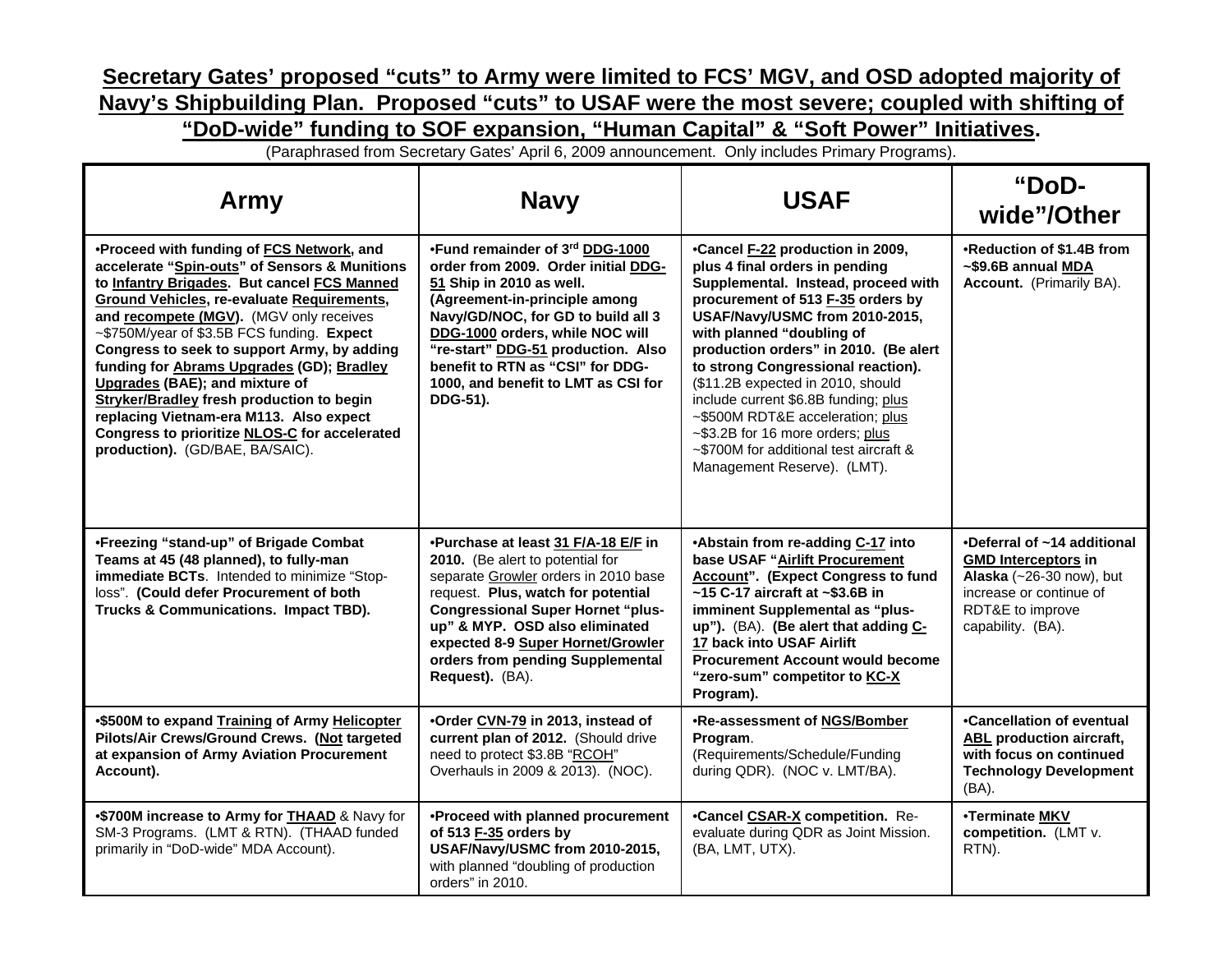| Army                                                                                                                                                                    | <b>Navy</b>                                                                                                                                                                                                                                                       | <b>USAF</b>                                                                                                                                                                                                      | "DoD-wide"/Other                                                                                                                                                                                                              |
|-------------------------------------------------------------------------------------------------------------------------------------------------------------------------|-------------------------------------------------------------------------------------------------------------------------------------------------------------------------------------------------------------------------------------------------------------------|------------------------------------------------------------------------------------------------------------------------------------------------------------------------------------------------------------------|-------------------------------------------------------------------------------------------------------------------------------------------------------------------------------------------------------------------------------|
| •Expand & accelerate<br>training of Cyber-Security<br><b>Experts</b> to guard against<br>"Hybrid Warfare" threats of<br>peer competitors (e.g.<br>China, Russia, Iran). | •Cancel VH-71 at end of current "Increment I".<br>(Presumably recompete of 18 Aircraft in "Increment II";<br>with potential parallel Upgrades to legacy VH-3/VH-60<br>Fleet).                                                                                     | •\$2B/year increase in <b>ISR</b> , particularly<br>Predator/Reaper Orbits. (Also expect<br>expansion of experimental ISR sensors,<br>as well as ground-fusion capabilities).                                    | •Expand SOF end-strength by 2.8K<br>(5%). (Will increase "DoD-wide"<br>Procurement to equip. Will also<br>increase USAF Aircraft Procurement<br>Account, because USAF buys<br>Airframes for SOCOM).                           |
|                                                                                                                                                                         | •Proposed delay in funding the remainder of LPD-17<br>order already funded in 2009, out until 2011.<br>(Congress likely to fund unilaterally). (NOC).                                                                                                             | •Proposed retirement of 250 F-16/A-<br>10/F-15 in 2010; while adopting Armed-<br>UAS as formal part of future USAF<br>TACAIR Force Structure. (Be alert to<br>potential Congressional concerns).                 | •Strengthening USD(AT&L), DCMA,<br>and Program Offices, by<br>"converting" 11K support<br>contractors to government<br>employees; plus hire 9K additional<br>Acquisition Staff by 2015. (~20K)<br>total). (SETA Contractors). |
|                                                                                                                                                                         | •\$200M for Upgrade of 6 additional Aegis (DDG-<br>51/CG-47) to BMD capability. (Also strong indication<br>of continued annual funding of Aegis Sea-based MD<br>from MDA. Also see separate OSD endorsement of "re-<br>start" of DDG-51 fresh-production). (LMT). | •Cancel imminent <b>TSAT</b> down-select.<br>(BA vs. LMT). Order 2 additional AEHF<br>Spacecraft from LMT/NOC. (Be alert for<br>potential Congressional support for WGF<br>Spacecraft from BA).                  | •Curtail/reverse 2001-2008 growth in<br>Service contracting. Hire 13K<br>government FTE in 2010, with 30K<br>total in 2010-2015. (SETA<br>Contractors).                                                                       |
|                                                                                                                                                                         | •Initial 2010 funding for SSBN "follow-on" for Sea-<br>based Strategic Deterrent (SSBN(X)). (GD).                                                                                                                                                                 | •Accelerate "SOF-optimized" lift<br>mobility & refueling aicraft.<br>(Presumably C-130J, V-22, and possibly<br>C-27. Airframes funded by USAF, with<br>"Mission-Equipment" funding from "DoD-<br>wide" Account). | •\$500M increase in "Global<br><b>Partnership" Stability Operations.</b><br>("Soft Power" Initiatives expected to be<br>funded primarily through "DoD-wide",<br>and possibly Army Accounts).                                  |
|                                                                                                                                                                         | .Proposed delay of MLP order to 2011, from 2010<br>plan. (Congress likely to fund unilaterally). (GD).                                                                                                                                                            | •~\$700M increase for "Nuclear Surety".<br>(Presumably USAF is primary<br>beneficiary).                                                                                                                          |                                                                                                                                                                                                                               |
|                                                                                                                                                                         | •Adopts planned LCS production ramp-up. (55 Ship-<br>class). (LMT, GD, plus NOC for Mission Modules).                                                                                                                                                             | .Expand and accelerate training of Cyber-<br>Security Experts to guard against "Hybrid<br>Warfare" threats of peer competitors (e.g.<br>China, Russia, Iran).                                                    |                                                                                                                                                                                                                               |
|                                                                                                                                                                         | .\$700M increase to Army for THAAD & Navy for SM-3<br>Programs. (LMT & RTN).                                                                                                                                                                                      |                                                                                                                                                                                                                  |                                                                                                                                                                                                                               |
|                                                                                                                                                                         | •Continue to delay CG(X), as Requirements &<br>Acquisition Strategy are re-evaluated. (~\$500M/yr<br><b>RDT&amp;E to RTN).</b>                                                                                                                                    |                                                                                                                                                                                                                  |                                                                                                                                                                                                                               |
|                                                                                                                                                                         | •Increase charter of JHSV Ships to 4. (Navy/Army).                                                                                                                                                                                                                |                                                                                                                                                                                                                  |                                                                                                                                                                                                                               |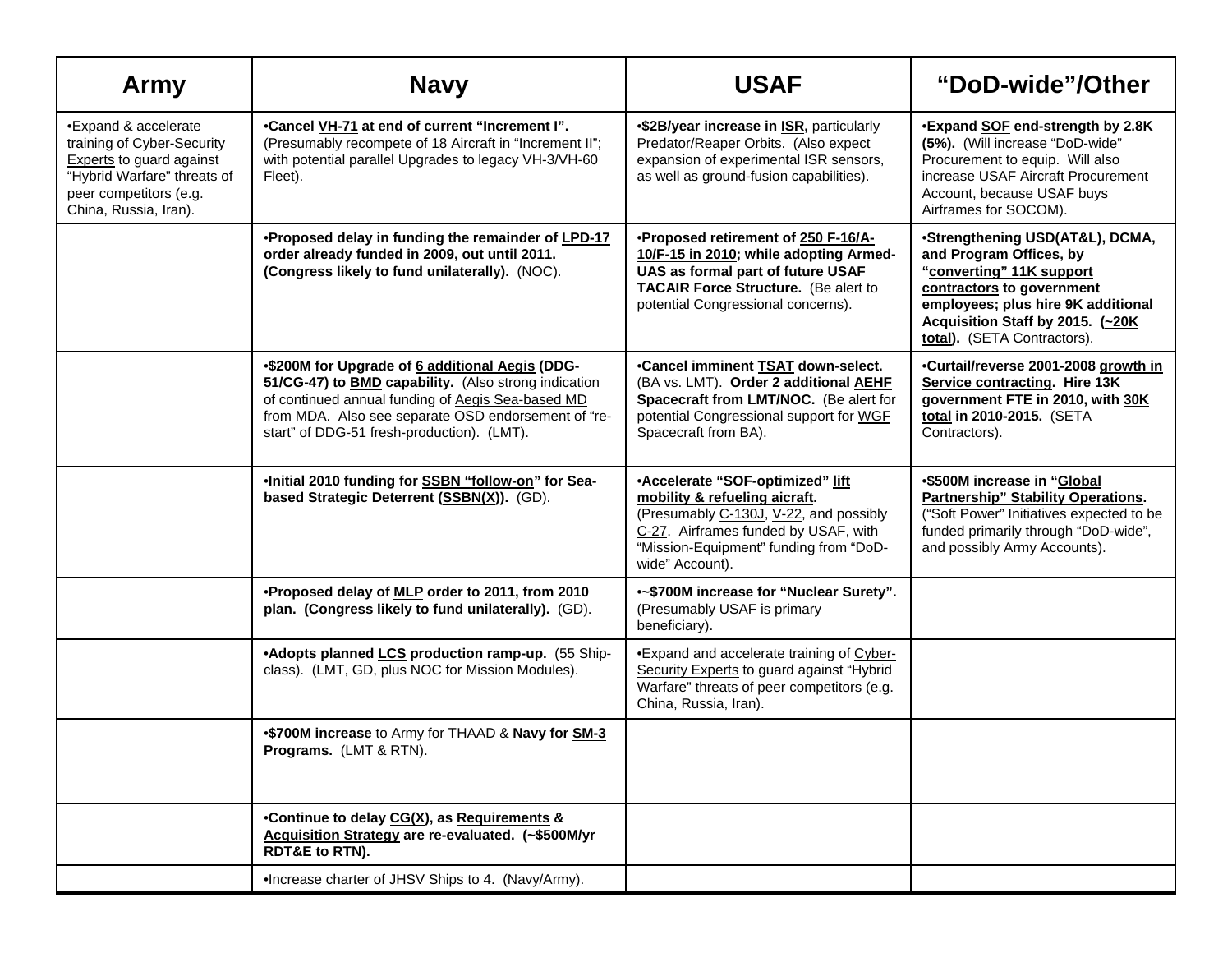#### **Emerging Themes from New Administration, strongly suggest that: (1) Army is not receiving sufficient Procurement Funding; and (2) that OSD will also evaluate additional "changes" to USAF & Navy Programs during QDR.**

- **Administration is already contracting Supplemental funding, by:** 
	- **(1) "Flat-lining" O&M, (from 2008 into 2009);**
	- **(2) Benefiting from falling "Force Protection" funding, (primarily MRAP-driven); and**
	- **(3) Delaying/reducing "Equipment Reconstitution", (primarily targeted at Procurement). This directly-threatens Army's clear need for 2 full-years of Reset/Upgrade Funding, after eventual OIF/OEF re-deployment occurs.**
- **Immediate trends in pending 2009 Supplemental, suggest that contraction in OIF funding will likely fall at**  significantly greater rate & magnitude, than OEF funding increases, even though short-term end-strength<br>deployment remains constant at ~185K Troops. (Immediate Supplemental Request suggests eventual contraction of up to  $\sim$ \$5 in OIF funding, for each  $\sim$ \$1 growth in OEF funding). Limited duration of remainder of FY2009 masks "full **Resourcing" that will be required for Army & USMC in OEF Campaign during 2010-2011, (particularly O&M and Procurement).**
- "Mini-surge" in Afghanistan will require major expansion of agricultural, infrastructure & economic aid as well. (Driven by mountainous-topography; lack of transportation infrastructure; severe poverty; massive illiteracy; lack of public communications infrastructure; "narco-terrorism"; lack of unbiased law enforcement & courts; and tribal perception of endemic corruption in National Government).
- **Recent OSD "cuts" to 2010 base budget were primarily targeted at DoD's RDT&E Account (not Procurement),**  \$515B in 2009, to \$534B in 2010). (Primary exception was USAF, where OSD also targeted F-22 "hot production").
- **While DoD is still committed to "two-nearly-simultaneous-Major-Regional-Conflicts", evolving Force Structure construct anticipates that only one of those conflicts will be a platform-intensive "Major Combat Operation", while the other conflict will be a "long-duration-Irregular-Warfare-Campaign".** This distinction between "Capability" (for Major-Combat-Operations), versus "Capacity" (to provide "rotational-forward-presence"), has direct impact of:
	- **For Army, "Capacity" requirement drives end-strength, with "must-pay-bills" for Operations & Support,**  which inherently-competes against future Army Procurement. (OMB/OSD must provide Army with both adequate Top-line funding growth in 2010-2012 base budgets; plus sufficient Supplemental Procurement **funding for vital "OPA" and "W&TCV" Accounts, particularly given OSD-directed delay in FCS-MGV).**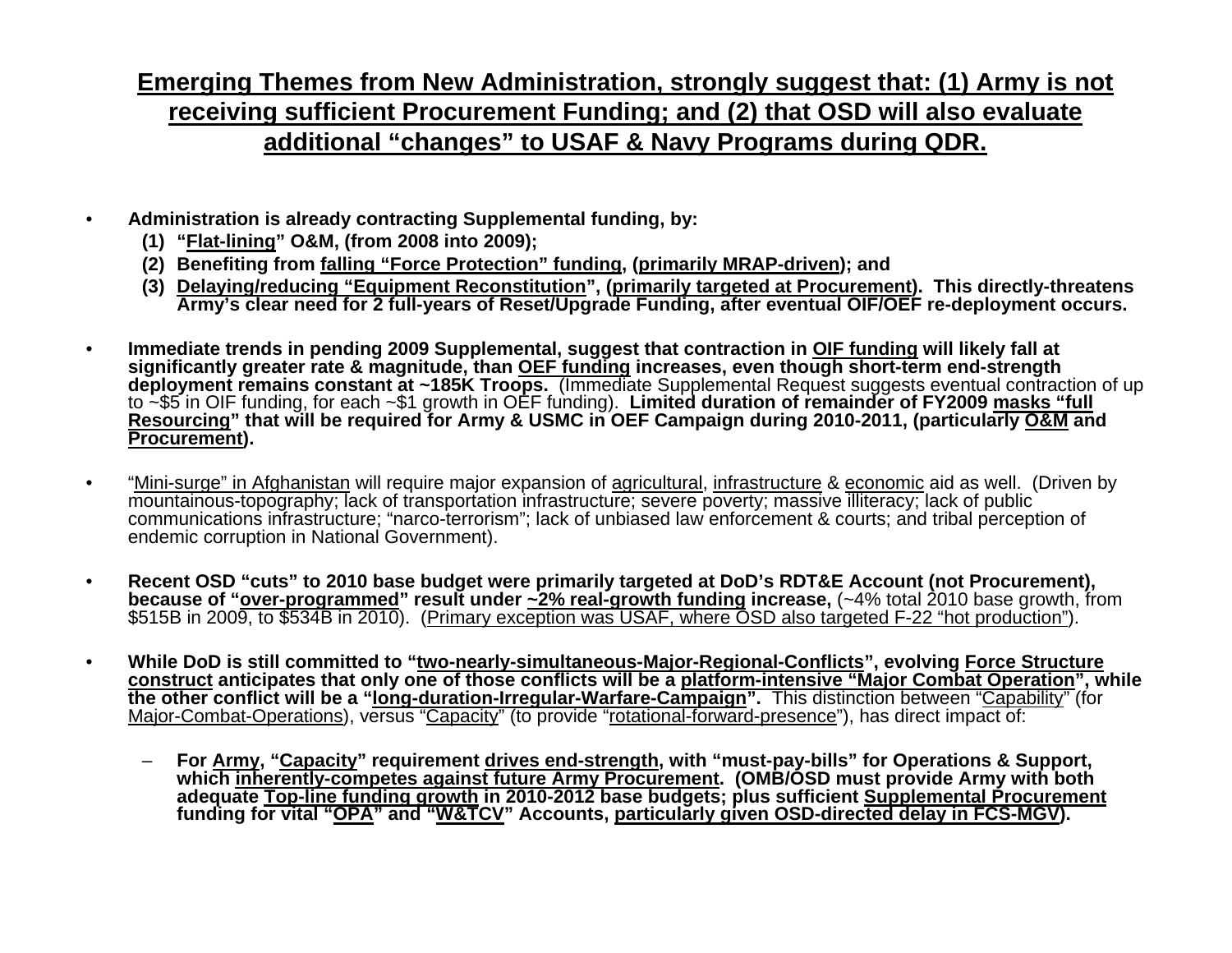- **For Navy, this weakens requirement for "high-end" Surface Combatants (DDG-1000); favoring Littoral Combat Ships, expansion of DDG-51 fleet, plus Virginia-Class Submarines (NSSN) & MMA/P-8 Programs to counter China diesel-electric Submarine threat.**
- **For USAF, this increases both Airlift & Aerial Refueling requirements, while directly-reducing significant portion of previous "high-end" TACAIR requirements,** (due to reduction to only one "Major Combat Operation", against regional or near-peer competitor).
- **Recapitalization is now directly constrained by "Affordability" limitations.** New Administration is focused on:
	- "Cost Predictability";
	- **"Program Affordability", (targeting of "Exquisite Programs");**
	- **"Multi-Mission Platforms", ("Portfolio Mix" review will now continue in QDR);**
	- Compressed-Development-Schedule for "Minimalist Platforms";
	- "Elimination of Duplicative Programs";
	- **There appears to be strong potential of second round of "additional cuts" during QDR, which will then appear in 2011 Budget.**
	- **Services should take pro-active measures now, to propose "Alternate Options" for Requirements, Schedule, Acquisition Strategy, and Cost, to demonstrate "Affordability", with equal priority as Lethality, Combat Capability, and Survivability.**
- **OSD-directed recompetition of FCS' Manned Ground Vehicles will likely trigger additional/interim Abrams & Bradley Upgrades; plus increasing potential of Congressional direction for replacement of Vietnam-era M113 fleet,**  (e.g., through potential mixture of Stryker/Bradley fresh-production, driven by specific mission requirements). **Direction for MGV recompetition creates potential for ~2-5 year slip in Recapitalization of Army's Tracked Combat Vehicle Fleet.**  ("W&TCV" Account).
- **Separately, Wheeled Tactical Vehicle orders ("OPA" funded), should peak by 2010, as Army completes growth of**  the 6 new Infantry Brigade Combat Teams. (Be alert to potential impact from OSD direction to delay "stand-up" of all 48 planned BCTs). **Expected contraction in DoD Supplementals by 2011-2012, will impact fresh production of HMMWV; FMTV; and FHTV. But "Reset" requirements should also surge over next two-years, as degradedvehicles return from OIF; coupled with "fresh production" & "Reset" for Troop-strength surge in Afghanistan.**
- **Regarding Army/USMC Joint Light Tactical Vehicle (JLTV) Program, new Administration will likely scrutinize both "Capability v. Capacity", and "Affordability-constraints".** (Two variables of "Unit-Cost", plus technical maturity to commence initial production by 2011-2012, could decide eventual outcome). **Anticipate "MGV-like" review of JLTV Program by OMB/OSD, focusing on competing "Payload/Protection/Performance"; Procurement Unit-Cost; and "Affordability" of large-volume eventual production of ~144K vehicles.**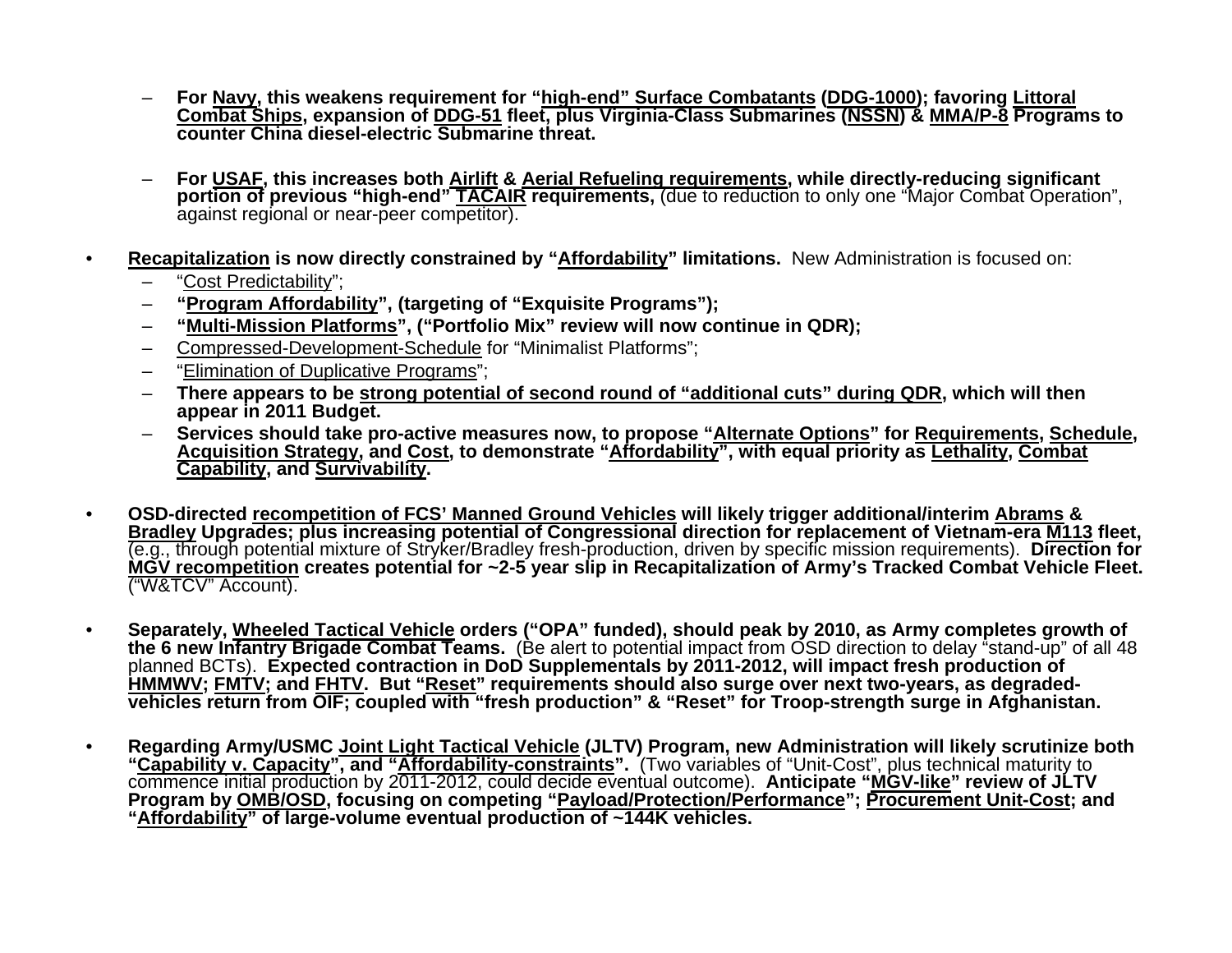#### **Administration proposed major funding reductions in 2009 Supplemental Request, targeted at both Army "Tracked**

**Combat Vehicles" & "Communications"; plus both Navy & USAF "Aircraft" Procurement.** 

(Only Primary Programs have been included).

| <b>Service</b>                | Program<br>(only Primary Programs are shown<br>below).               | <b>Total FY2009 Funding</b><br>(in thousands) | FY2009 Bridge<br><b>Funding (in</b><br>thousands) | <b>Pending FY2009</b><br><b>Funding Request (in</b><br>thousands) (April<br>2009) | OSD-proposed<br>Reprogramming of<br>2008-2009 Funding<br>for "Milper" |  |  |  |
|-------------------------------|----------------------------------------------------------------------|-----------------------------------------------|---------------------------------------------------|-----------------------------------------------------------------------------------|-----------------------------------------------------------------------|--|--|--|
| I. Army Procurement           |                                                                      |                                               |                                                   |                                                                                   |                                                                       |  |  |  |
| (1) Aircraft                  |                                                                      |                                               |                                                   |                                                                                   |                                                                       |  |  |  |
|                               | •CH-47 Helicopter (MYP)                                              | $(4)$ \$120,000                               | \$0                                               | $(4)$ \$120,000                                                                   |                                                                       |  |  |  |
|                               | •AH-64 MODS                                                          | $(12)$ \$354,360                              | \$0                                               | $(12)$ \$354,360                                                                  |                                                                       |  |  |  |
|                               | •ASE Infrared CM                                                     | (72) \$152,800                                | \$20,000                                          | (72) \$132,800                                                                    |                                                                       |  |  |  |
|                               | <b>Total Aircraft</b>                                                | \$846,604                                     | \$84,000                                          | \$8,121,572                                                                       | $-$ \$36,200                                                          |  |  |  |
|                               |                                                                      |                                               |                                                   |                                                                                   |                                                                       |  |  |  |
| (2) Missiles (TOW & Hellfire) |                                                                      |                                               |                                                   |                                                                                   |                                                                       |  |  |  |
|                               | <b>Total Missiles</b>                                                | \$767,141                                     | 0                                                 | \$767,141                                                                         |                                                                       |  |  |  |
|                               |                                                                      |                                               |                                                   |                                                                                   |                                                                       |  |  |  |
|                               | (3) Weapons & Tracked Combat Vehicles (W&TCV) (~\$5.5B in 2008 GWOT) |                                               |                                                   |                                                                                   |                                                                       |  |  |  |
|                               | •Bradley Program                                                     | $(94)$ \$394,800                              | $(94)$ \$394,800                                  | \$0                                                                               |                                                                       |  |  |  |
|                               | •Stryker Vehicle                                                     | $(6)$ \$360,787                               | \$248,053                                         | (6) \$112,734                                                                     |                                                                       |  |  |  |
|                               | <b>•Bradley Program Mod</b>                                          | \$541,000                                     | \$0                                               | \$541,000                                                                         |                                                                       |  |  |  |
|                               | .M1 Abrams Tank Mod                                                  | \$425,900                                     | \$47,900                                          | \$378,000                                                                         |                                                                       |  |  |  |
|                               | •Abrams Upgrade Program                                              | $(54)$ \$230,400                              | $(30)$ \$130,400                                  | $(24)$ \$100,000                                                                  |                                                                       |  |  |  |
|                               | <b>Total W&amp;TCV</b>                                               | \$2,506,045                                   | \$822,674                                         | \$1,683,371                                                                       |                                                                       |  |  |  |
|                               |                                                                      |                                               |                                                   |                                                                                   |                                                                       |  |  |  |
| (4) Ammunition                |                                                                      |                                               |                                                   |                                                                                   |                                                                       |  |  |  |
|                               | <b>•Ammunition Production Base</b><br><b>Support</b>                 | \$9,800                                       | \$0                                               | \$9,800                                                                           |                                                                       |  |  |  |
|                               | <b>Total Ammunition</b>                                              | \$276,575                                     | \$46,500                                          | \$230,075                                                                         | $-$210,400$                                                           |  |  |  |
|                               |                                                                      |                                               |                                                   |                                                                                   |                                                                       |  |  |  |
|                               | (5) Other Procurement (~\$16.3B in 2008 GWOT)                        |                                               |                                                   |                                                                                   |                                                                       |  |  |  |
|                               | (a) Tactical & Support Vehicles                                      |                                               |                                                   |                                                                                   |                                                                       |  |  |  |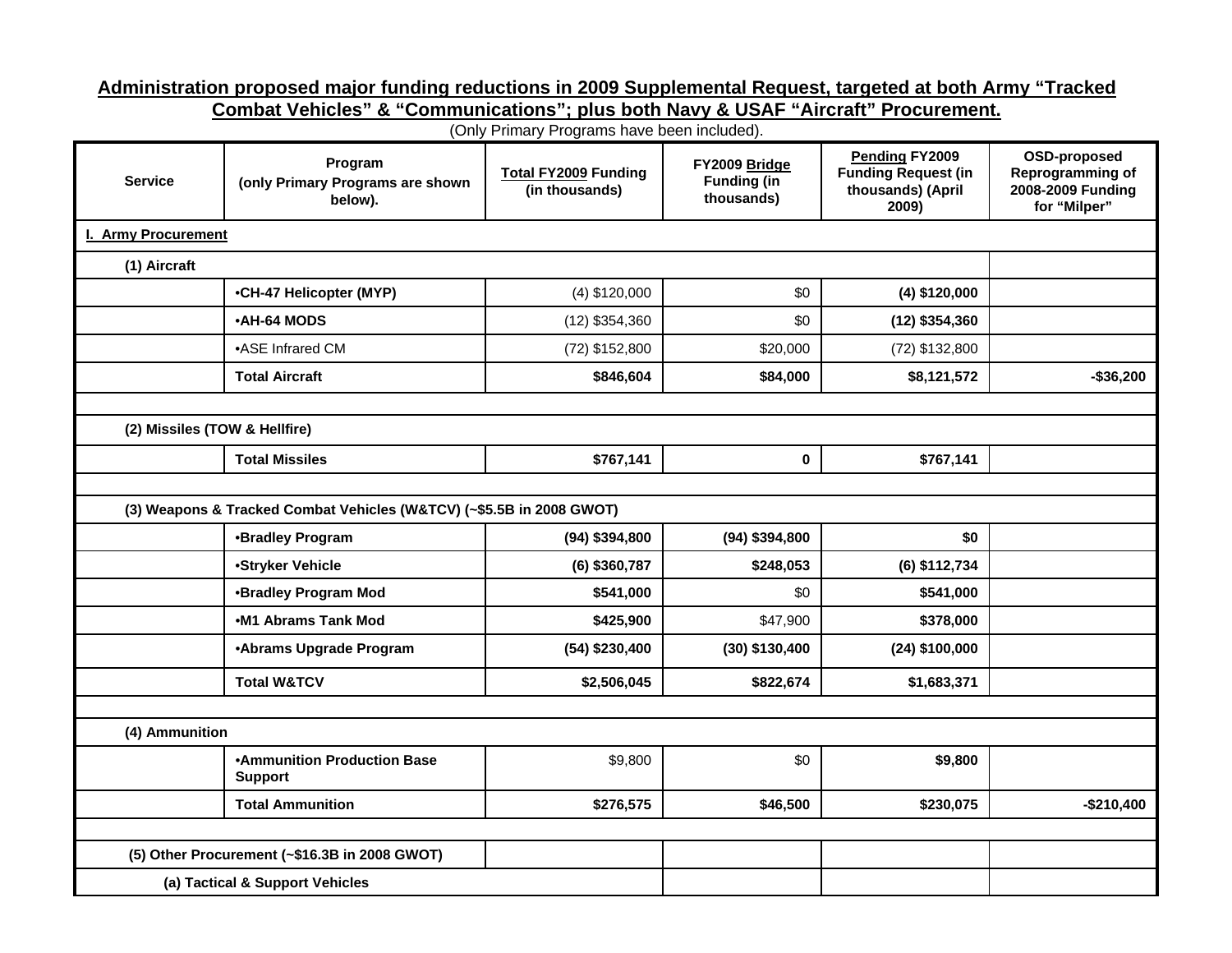| <b>Service</b>                      | Program<br><b>Total FY2009</b><br><b>Funding (in</b><br>(only Primary Programs are shown<br>thousands)<br>below). |                     | FY2009 Bridge<br><b>Funding (in</b><br>thousands) | Pending FY2009<br><b>Funding Request</b><br>(in thousands)<br>(April 2009) | OSD-proposed<br>Reprogramming of<br>2008-2009 Funding<br>for "Milper" |
|-------------------------------------|-------------------------------------------------------------------------------------------------------------------|---------------------|---------------------------------------------------|----------------------------------------------------------------------------|-----------------------------------------------------------------------|
| <b>Army Procurement (continued)</b> |                                                                                                                   |                     |                                                   |                                                                            |                                                                       |
|                                     | <b>•HMMWV</b>                                                                                                     | (5296) \$842,456    | \$0                                               | (5296) \$842,456                                                           |                                                                       |
|                                     | •FMTV                                                                                                             | (1918) \$574,121    | \$0                                               | (1918) \$574,121                                                           |                                                                       |
|                                     | •FHTV                                                                                                             | (30310) \$1,057,221 | (797) \$90,000                                    | (29513) \$967,221                                                          |                                                                       |
|                                     | .Mine Protection Vehicle Family                                                                                   | (268) \$704,956     | \$0                                               | (268) \$704,956                                                            |                                                                       |
|                                     | <b>.HVY Expanded Mobile Tactical Truck</b>                                                                        | (1206) \$366,296    | (49) \$15,000                                     | $(1157)$ \$351,296                                                         |                                                                       |
|                                     | •HMMWV Recapitalization Program                                                                                   | (7083) \$510,000    | (5420) \$390,219                                  | (1663) \$119,781                                                           |                                                                       |
|                                     | <b>Total Tactical &amp; Support Vehicles</b>                                                                      | \$5,067,348         | \$745,174                                         | \$4,322,174                                                                |                                                                       |
|                                     |                                                                                                                   |                     |                                                   |                                                                            |                                                                       |
|                                     | (b) Communications & Electronics Equipment                                                                        |                     |                                                   |                                                                            |                                                                       |
|                                     | •WIN-T                                                                                                            | (19) \$400,590      | \$0                                               | $(19)$ \$400,590                                                           |                                                                       |
|                                     | •SINCGARS-Ground                                                                                                  | \$100,000           | \$0                                               | \$100,000                                                                  |                                                                       |
|                                     | •Radio, Improved HF (COTS) Family                                                                                 | \$175,555           | \$4,855                                           | \$170,700                                                                  |                                                                       |
| •Warlock                            |                                                                                                                   | \$354,500           | \$0                                               | \$354,500                                                                  |                                                                       |
|                                     | <b>.Night Vision Devices</b>                                                                                      | \$122,500           | \$40,000                                          | \$82,500                                                                   |                                                                       |
|                                     | <b>Total Communications &amp; Electronics</b>                                                                     | \$3,046,239         | \$78,876                                          | \$2,967,363                                                                |                                                                       |
|                                     | <b>Total Other Procurement</b>                                                                                    | \$9,130,622         | \$1,009,050                                       | \$8,121,572                                                                | $-$224,300$                                                           |
|                                     |                                                                                                                   |                     |                                                   |                                                                            |                                                                       |
|                                     | (6) Joint Improvised Explosive Dev Defeat Fund                                                                    | \$3,466,746         | \$2,000,000                                       | \$1,466,746                                                                |                                                                       |
|                                     |                                                                                                                   |                     |                                                   |                                                                            |                                                                       |
|                                     | <b>Total Army Procurement</b>                                                                                     | \$16,993,733        | \$3,962,224                                       | \$13,031,509                                                               |                                                                       |
|                                     |                                                                                                                   |                     |                                                   |                                                                            |                                                                       |
| <b>II. Navy Procurement</b>         |                                                                                                                   |                     |                                                   |                                                                            |                                                                       |
|                                     | (1) Aircraft (Missing 8-9 expected Super Hornet/Growler<br>orders). (~\$3.6B in 2008 GWOT)                        |                     |                                                   |                                                                            |                                                                       |
|                                     | •UH-1Y/AH-1Z                                                                                                      | $(4)$ \$102,400     | \$0                                               | $(4)$ \$102,400                                                            |                                                                       |
|                                     | •MH-60S (MYP)                                                                                                     | $(2)$ \$46,100      | \$0                                               | $(2)$ \$46,100                                                             |                                                                       |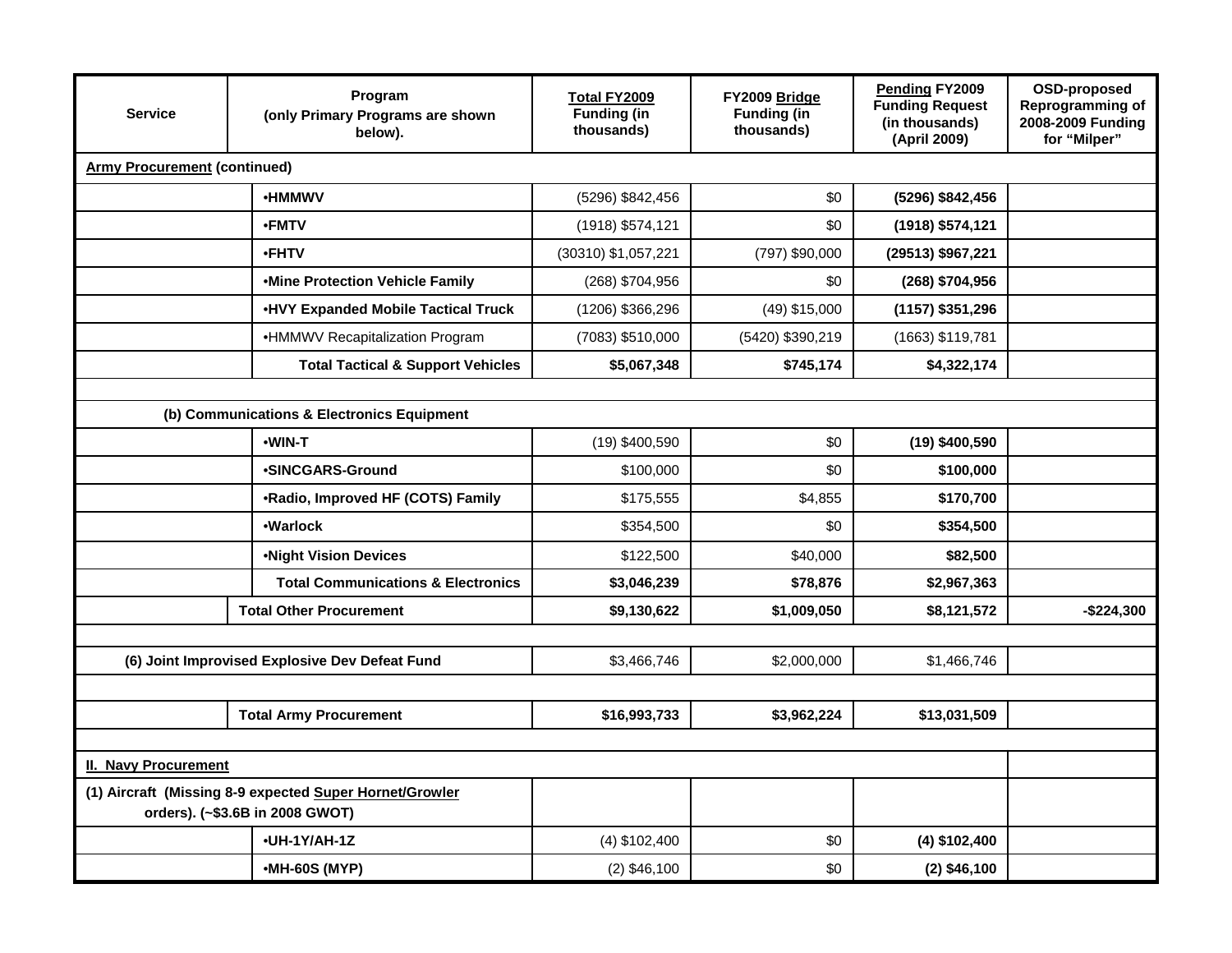| <b>Service</b>               | Program<br>(only Primary Programs are shown below).                        | Total FY2009<br><b>Funding (in</b><br>thousands) | FY2009 Bridge<br><b>Funding (in</b><br>thousands) | Pending FY2009<br><b>Funding Request (in</b><br>thousands) (April<br>2009) | OSD-proposed<br>Reprogramming of<br>2008-2009 Funding<br>for "Milper" |  |  |  |
|------------------------------|----------------------------------------------------------------------------|--------------------------------------------------|---------------------------------------------------|----------------------------------------------------------------------------|-----------------------------------------------------------------------|--|--|--|
|                              | <b>Navy Procurement (continued)</b>                                        |                                                  |                                                   |                                                                            |                                                                       |  |  |  |
|                              | •Common ECM Equipment                                                      | \$163,390                                        | \$0                                               | \$163,390                                                                  |                                                                       |  |  |  |
|                              | <b>Total Aircraft</b>                                                      | \$600,999                                        | \$0                                               | \$600,999                                                                  |                                                                       |  |  |  |
|                              |                                                                            |                                                  |                                                   |                                                                            |                                                                       |  |  |  |
|                              | (2) Procurement, Marine Corps                                              |                                                  |                                                   |                                                                            |                                                                       |  |  |  |
|                              | <b>Total Procurement, Marine Corps</b>                                     | \$2,203,811                                      | \$565,425                                         | \$1,638,386                                                                |                                                                       |  |  |  |
|                              |                                                                            |                                                  |                                                   |                                                                            |                                                                       |  |  |  |
|                              | <b>Total Navy Procurement</b>                                              | \$3,546,043                                      | \$593,373                                         | \$2,952,670                                                                |                                                                       |  |  |  |
| <b>III. USAF Procurement</b> |                                                                            |                                                  |                                                   |                                                                            |                                                                       |  |  |  |
|                              | (1) Aircraft (~\$7.1B in 2008 GWOT, with C-130J & C-17 "plus-ups")         |                                                  |                                                   |                                                                            |                                                                       |  |  |  |
|                              | $-F-22$                                                                    | $(4)$ \$600,000                                  | \$0                                               | $(4)$ \$600,000                                                            |                                                                       |  |  |  |
|                              | •MQ-9 UAV                                                                  | $(15)$ \$283,500                                 | $(5)$ \$87,642                                    | $(10)$ \$195,858                                                           |                                                                       |  |  |  |
|                              | .C-5 Mods                                                                  | \$104,800                                        | \$0                                               | \$104,800                                                                  |                                                                       |  |  |  |
|                              | $\bullet$ C-17A Mods                                                       | \$247,200                                        | \$17,000                                          | \$230,200                                                                  |                                                                       |  |  |  |
|                              | .C-130 Mods                                                                | \$198,910                                        | \$9,000                                           | \$189,910                                                                  |                                                                       |  |  |  |
|                              | .Other Production Charges/Support Equipment                                | \$641,000                                        | \$0                                               | \$641,000                                                                  |                                                                       |  |  |  |
|                              | <b>Total Aircraft</b>                                                      | \$2,580,660                                      | \$201,842                                         | \$2,378,818                                                                |                                                                       |  |  |  |
|                              |                                                                            |                                                  |                                                   |                                                                            |                                                                       |  |  |  |
|                              | <b>Total USAF Procurement</b><br>\$6,157,357<br>\$1,702,486<br>\$4,454,871 |                                                  |                                                   |                                                                            |                                                                       |  |  |  |
|                              |                                                                            |                                                  |                                                   |                                                                            |                                                                       |  |  |  |
|                              | IV. "Defense-wide" Procurement                                             |                                                  |                                                   |                                                                            |                                                                       |  |  |  |
|                              | (1) Mine Resistant Ambush Protected Vehicle Fund                           | \$4,393,000                                      | \$1,700,000                                       | \$2,693,000                                                                |                                                                       |  |  |  |
|                              |                                                                            |                                                  |                                                   |                                                                            |                                                                       |  |  |  |
|                              | <b>Total Defense-wide Procurement</b>                                      | \$4,767,305                                      | \$1,877,237                                       | \$2,890,068                                                                |                                                                       |  |  |  |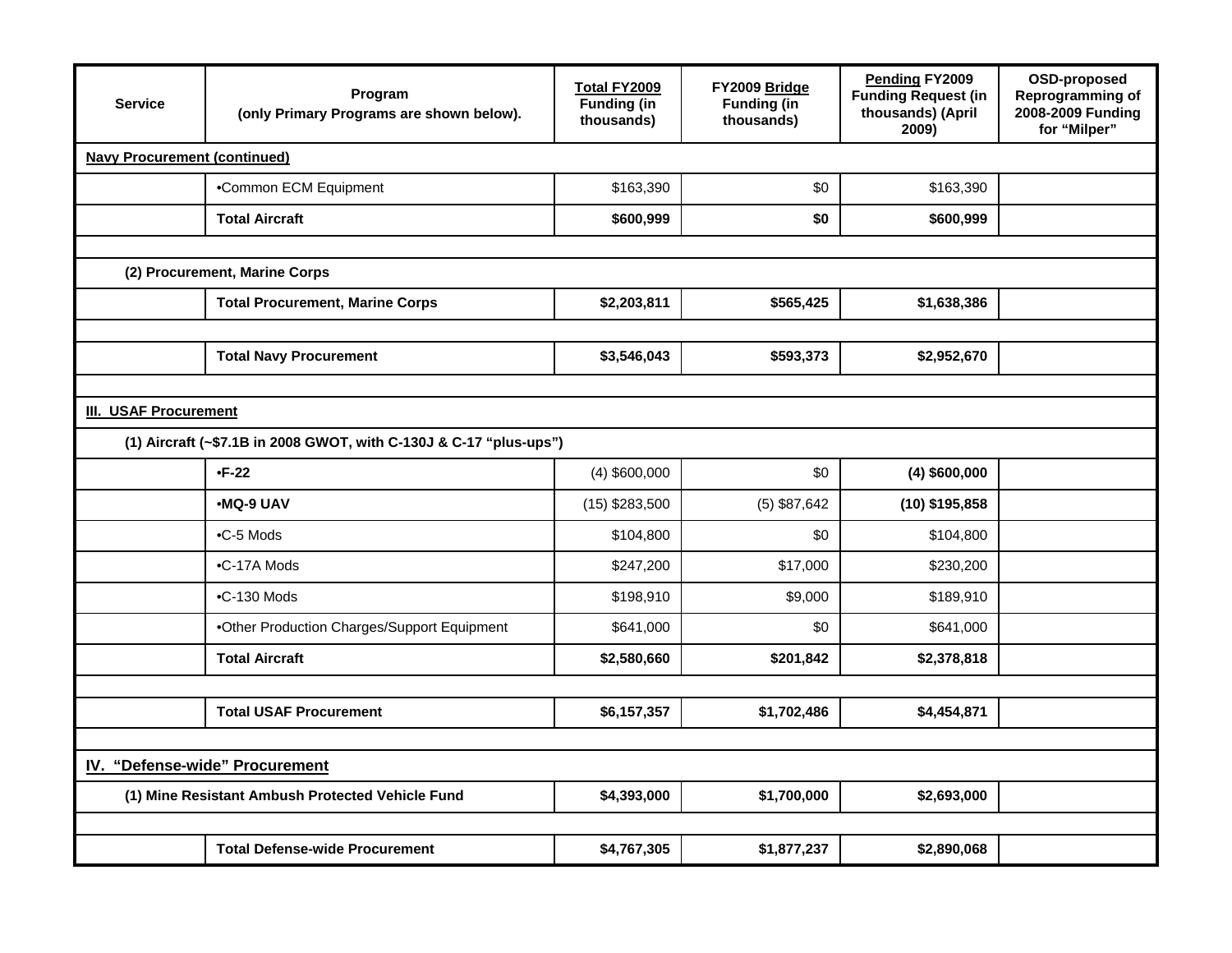### **Contrary to "OIF Draw-down" expectations, Service Contractors are fully funded for CENTCOM Operations through 2009, and**

**presumably 2010.** 

(Only Primary Accounts or Programs have been included)

| <b>Service</b>                           | Program                                               | Total FY2009 Funding (in<br>thousands) | FY2009 Bridge Funding<br>(in thousands) | <b>Pending FY2009 Funding</b><br><b>Request (in thousands)</b><br>(April 2009) |
|------------------------------------------|-------------------------------------------------------|----------------------------------------|-----------------------------------------|--------------------------------------------------------------------------------|
| I. Army Operation & Maintenance, Total   |                                                       | \$59,157,587                           | \$40,712,831                            | \$18,444,756                                                                   |
| (a) "O&M, Army"                          |                                                       | \$51,419,401                           | \$37,300,000                            | \$14,119,401                                                                   |
|                                          | •Reset                                                | \$7,886,730                            | \$7,886,730                             | \$0                                                                            |
|                                          | (b) "Afghanistan Forces Fund" (usually "DoD-wide")    | \$5,606,939                            | \$2,000,000                             | \$3,606,939                                                                    |
|                                          | <b>.Equipment and Transportation</b>                  | \$1,667,784                            | \$234,558                               | \$1,443,226                                                                    |
|                                          | •Sustainment                                          | \$1,337,698                            | \$480,340                               | \$857,358                                                                      |
|                                          | (d) "Pakistan Counterinsurgency Capability Fund"      | \$400,000                              | \$0                                     | \$400,000                                                                      |
|                                          |                                                       |                                        |                                         |                                                                                |
|                                          | II. Navy/USMC Operation & Maintenance, Total          | \$10,026,868                           | \$6,489,566                             | \$3,357,302                                                                    |
|                                          |                                                       |                                        |                                         |                                                                                |
| III. USAF Operation & Maintenance, Total |                                                       | \$11,393,673                           | \$5,065,043                             | \$6,328,630                                                                    |
|                                          |                                                       |                                        |                                         |                                                                                |
|                                          | IV. "Defense-wide" Operation & Maintenance, Total     | \$8,316,052                            | \$2,648,569                             | \$5,667,483                                                                    |
|                                          | <b>•Special Operations Command</b>                    | \$2,402,425                            | \$954,024                               | \$1,448,401                                                                    |
|                                          | •Defense Security Cooperation Agency                  | \$1,730,000                            | \$300,000                               | \$1,430,000                                                                    |
|                                          | •"Other Programs"                                     | \$2,521,675                            | \$1,144,421                             | \$1,377,254                                                                    |
|                                          |                                                       |                                        |                                         |                                                                                |
|                                          | V. Total DoD Military Construction Funding ("Milcon") | \$2,113,032                            | \$0                                     | \$2,113,032                                                                    |
|                                          | •Army: Bagram Air Base, OEF                           | \$82,300                               | \$0                                     | \$82,300                                                                       |
|                                          | •Army: Kandahar, OEF                                  | \$126,150                              | \$0                                     | \$126,150                                                                      |
|                                          | ·Army: Sharana, OEF                                   | \$79,200                               | \$0                                     | \$79,200                                                                       |
|                                          | •Army: Tombstone/Bastion, OEF                         | \$94,100                               | \$0                                     | \$94,100                                                                       |
|                                          | <b>.USAF: Kandahar, OEF</b>                           | \$84,000                               | \$0                                     | \$84,000                                                                       |
|                                          | •USAF: Tombstone/Bastion, OEF                         | \$96,250                               | \$0                                     | \$96,250                                                                       |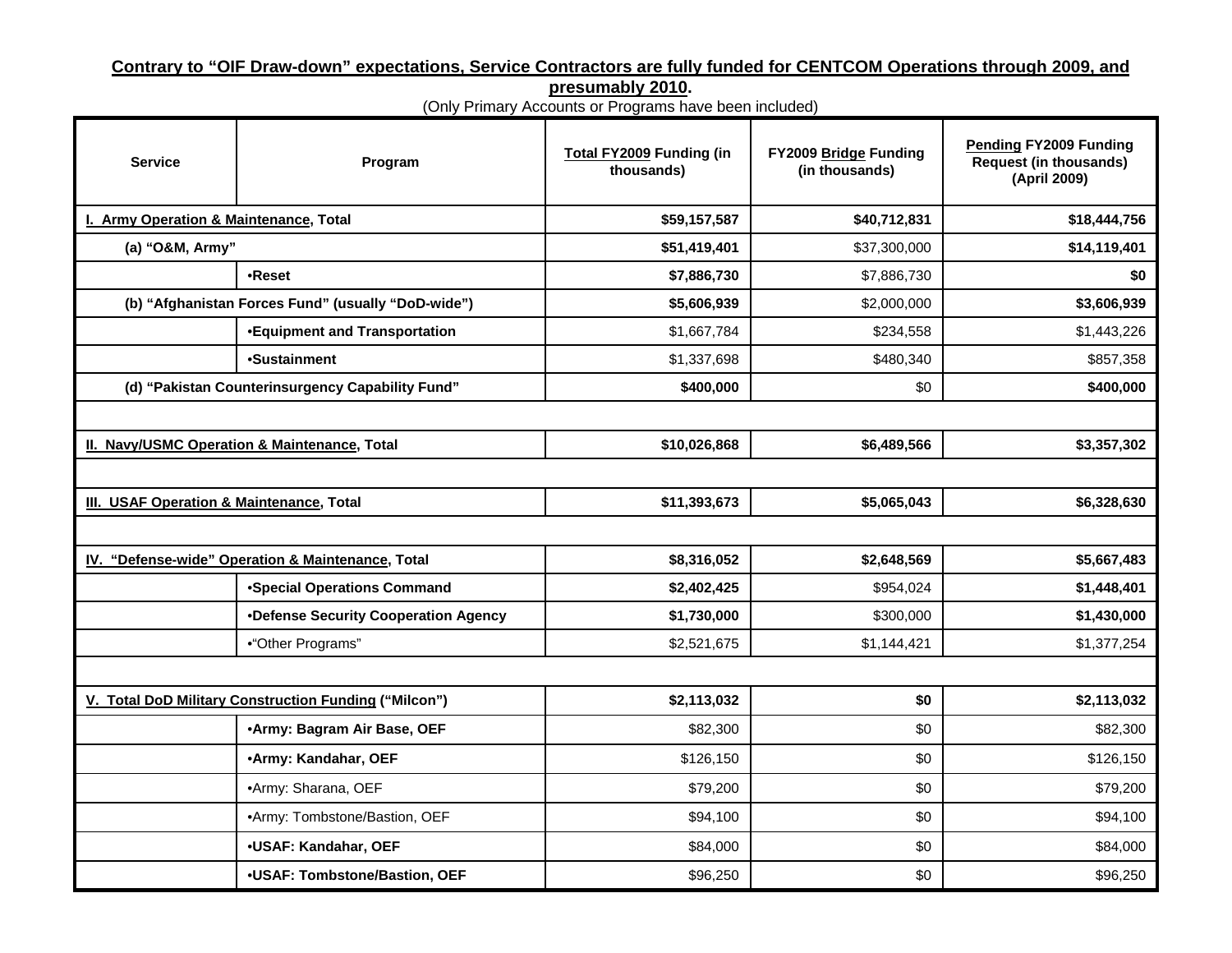### **Administration is generating Savings in Supplementals, by effectively extending "O&M" Funding on "flat-line" basis, while disproportionately cutting "Procurement", to even well-below 2007 OPTEMPO Requirements.**

| <b>FY2007</b> | <b>FY2008</b>  |                                 |                | [Growth or<br><b>Contraction</b> |                                                                                                                                                                                    |
|---------------|----------------|---------------------------------|----------------|----------------------------------|------------------------------------------------------------------------------------------------------------------------------------------------------------------------------------|
|               |                | <b>Bridge</b><br><b>Enacted</b> | <b>Request</b> | <b>Total</b>                     | of 2009 v.<br>2008]                                                                                                                                                                |
| 17.7          | 19.1           | 1.2                             | 16.7           | 17.9                             | $-$1.2(-6.5%)$                                                                                                                                                                     |
| 87.3          | 89.3           | 55.2                            | 34.2           | 89.4                             | $+$ \$0.1 (+0.1%)                                                                                                                                                                  |
| 46.7          | 64.2           | 6.6                             | 21.8           | 28.4                             | $-$ \$35.8 ( $-$ 55.8%)                                                                                                                                                            |
| 0.6           | 0.9            | < 0.1                           | 0.4            | 0.4                              | $-$ \$0.5 ( $-$ 56.8%)                                                                                                                                                             |
| 1.7           | 4.2            | $---$                           | 2.1            | 2.1                              | $-$ \$2.1 ( $-50.5%$ )                                                                                                                                                             |
| 1.1           | 2.7            | $---$                           | 0.8            | 0.8                              | $-$1.9(68.6%)$                                                                                                                                                                     |
| 155.3         | 180.5          | 63.0                            | 76             | 139.0                            | $-$ \$41.5 ( $-$ 23%)                                                                                                                                                              |
| 14.2          | 6.6            | 2.9                             | 3.1            | 6.1                              | $-$0.5 (-7.4%)$                                                                                                                                                                    |
| 169.5         | 187.1          | 65.9                            | 79.2           | 145.1                            | $-$ \$42 (22.4%)                                                                                                                                                                   |
|               | <b>Enacted</b> | <b>Enacted</b>                  |                |                                  | <b>FY2009 Supplemental</b><br>1 FX0007 successful to the limited of CD of New DoD Olava Editor Language time and CO 4D of Additional Democratic mpDT, (DOT, Oman the Fame Messaged |

*1 FY2007 enacted total includes \$5.9B of Non-DoD Classified appropriations and \$8.4B of Additional Request (e.g. BCTs/RCTs, Grow the Force, Wounded Warrior); FY 2008 and FY2009 columns include Non-DoD classified funding only.*

Source: Fiscal Year 2009 Supplemental Request, April 2009, available at: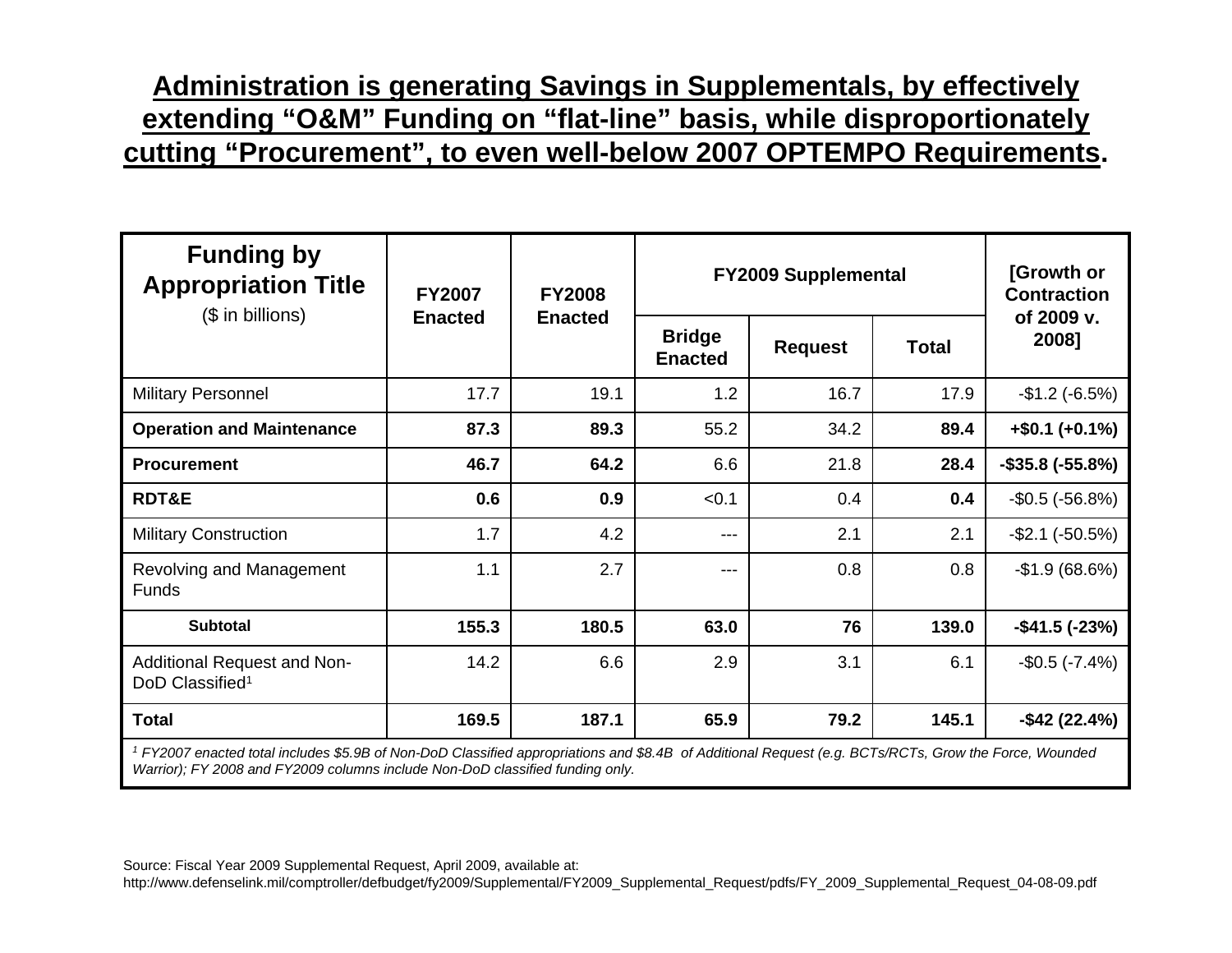## **Vast majority of the ~\$42B in 2009 Supplemental "Draw-down", is driven by: (1) natural reduction of ~\$10B in "Force Protection"; plus (2) additional \$27B targeted**

**cuts in Procurement, (primarily Army, and secondarily Navy & USAF).**

| <b>Total DoD Funding by</b>                                                                           |                                 |                                 |                                 | FY 2009 Supplemental |              |                                        |  |
|-------------------------------------------------------------------------------------------------------|---------------------------------|---------------------------------|---------------------------------|----------------------|--------------|----------------------------------------|--|
| <b>Functional Category</b><br>(\$ in billions)                                                        | <b>FY2007</b><br><b>Enacted</b> | <b>FY2008</b><br><b>Enacted</b> | <b>Bridge</b><br><b>Enacted</b> | <b>Request</b>       | <b>Total</b> | <b>Contraction of</b><br>2009 v. 2008] |  |
| "Continuing the Fight"                                                                                |                                 |                                 |                                 |                      |              |                                        |  |
| "Operations"                                                                                          | 76.6                            | 77.5                            | 38.2                            | 38.0                 | 76.2         | $-$1.3(-1.7%)$                         |  |
| "Force Protection" (MRAP-driven)                                                                      | 12.4                            | 23.9                            | 4.5                             | 9.8                  | 14.3         | $-$ \$9.6 ( $-40\%$ )                  |  |
| "IED Defeat"                                                                                          | 4.4                             | 4.2                             | 2.0                             | 1.5                  | 3.5          | $-$0.7 (-17.5%)$                       |  |
| "Military Intelligence Program"                                                                       | 3.4                             | 4.9                             | 1.4                             | 3.8                  | 5.1          | $+$ \$0.2 (+4.1%)                      |  |
| "Iraq Security Forces"                                                                                | 5.5                             | 3.0                             | 1.0                             | $\mathbf{0}$         | 1.0          | $-$2.0 (-66.7%)$                       |  |
| "Afghan National Security Forces"                                                                     | 7.4                             | 2.7                             | 2.0                             | 3.6                  | 5.6          | $+$ \$2.9 (+107.7%)                    |  |
| "Pakistan Counterinsurgency Capability"                                                               | $---$                           | ---                             | ---                             | 0.4                  | 0.4          | $---$                                  |  |
| "Coalition Support"                                                                                   | 1.4                             | 1.4                             | 0.3                             | 1.4                  | 1.7          | $+$ \$0.3 (+23.6%)                     |  |
| "CERP"                                                                                                | 1.0                             | 1.7                             | 1.0                             | 0.5                  | 1.4          | $-$ \$0.3 ( $-17.6%$ )                 |  |
| "Military Construction" (Only includes<br>OEF/Europe. Excludes remaining \$1.2B<br>Milcon elsewhere). | 0.9                             | $1.3$                           | ---                             | 0.9                  | 0.9          | $-$0.4 (-30.8%)$                       |  |
|                                                                                                       |                                 |                                 |                                 |                      |              |                                        |  |
| "Reconstitution"<br>(Reset/Procurement)                                                               | 36.3                            | 50.5                            | 11.6                            | 11.6                 | 23.2         | $-$ \$27.3 ( $-$ 54.1%)                |  |
|                                                                                                       |                                 |                                 |                                 |                      |              |                                        |  |
| <b>Additional Requests (Secondary</b><br>Accounts)                                                    | 20.2                            | 16.1                            | 3.9                             | 7.8                  | 10.9         | $-$ \$5.2 ( $-32.3%$ )                 |  |
|                                                                                                       |                                 |                                 |                                 |                      |              |                                        |  |
| <b>Total</b>                                                                                          | 169.5                           | 187.1                           | 65.9                            | 79.2                 | 145.1        | $-$ \$42 ( $-22.4%$ )                  |  |

Source: Fiscal Year 2009 Supplemental Request, April 2009, available at: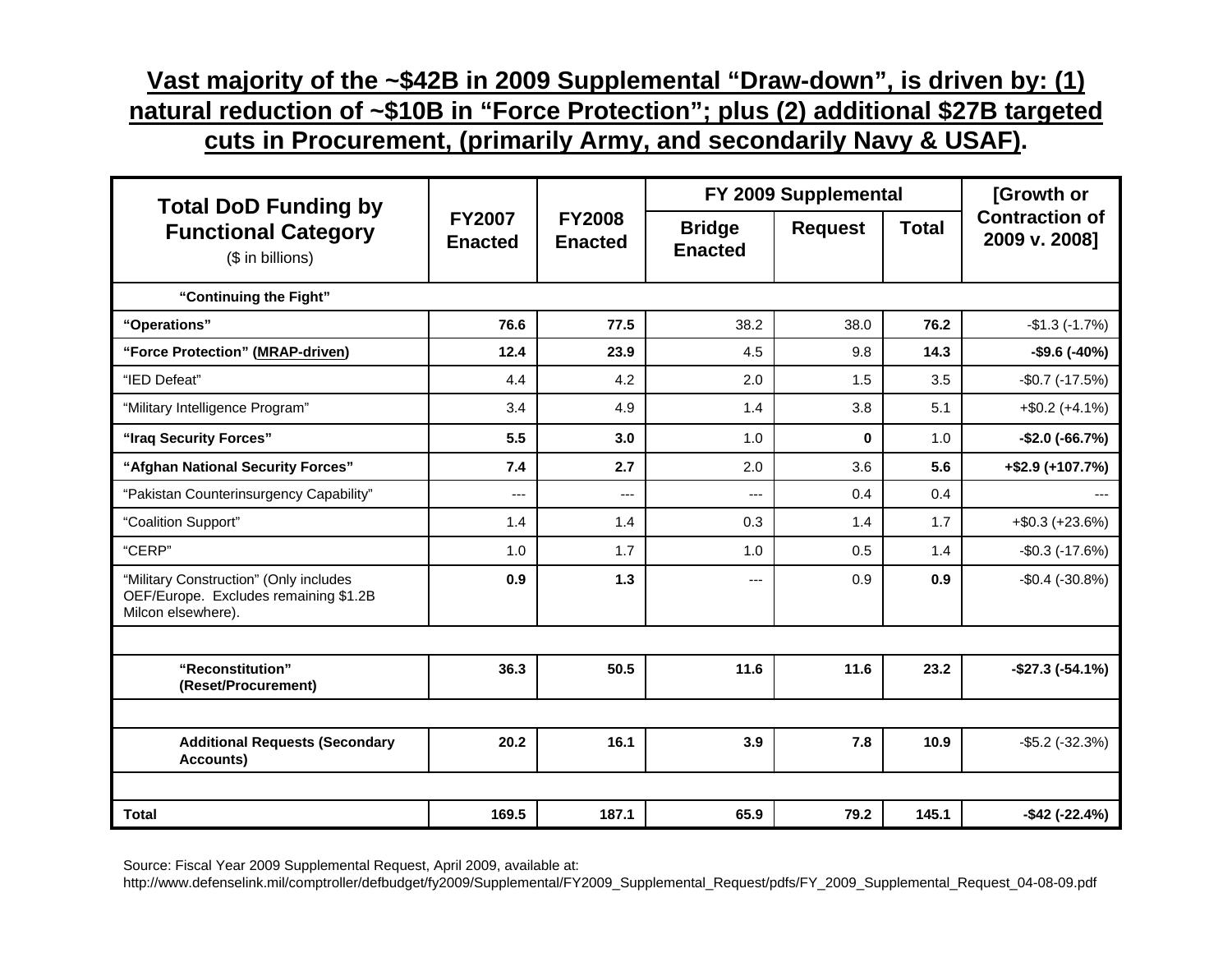| "Reconstitution"                                   | <b>FY2007</b>  | <b>FY2008</b>  | FY 2009 Supplemental     |                |                           |  |  |
|----------------------------------------------------|----------------|----------------|--------------------------|----------------|---------------------------|--|--|
| (\$ in billions)                                   | <b>Enacted</b> | <b>Enacted</b> | <b>Bridge Enacted</b>    | <b>Request</b> | <b>Total</b>              |  |  |
| I. Replenishment/Consumables (largely Procurement) |                |                |                          |                |                           |  |  |
| Army                                               | $1.0$          | 1.1            | 0.1                      | 1.0            | $1.1$                     |  |  |
| Navy                                               | 0.5            | 0.4            | $\overline{a}$           | 0.1            | 0.1                       |  |  |
| Marine Corps                                       | 0.4            | 0.4            | $\overline{a}$           | 0.3            | 0.3                       |  |  |
| Air Force                                          | 0.1            | 0.3            | $\overline{\phantom{a}}$ | 0.2            | 0.2                       |  |  |
| <b>Total Replenishment</b>                         | 2.0            | 2.2            | 0.1                      | 1.6            | 1.7                       |  |  |
|                                                    |                |                |                          |                |                           |  |  |
| II. Repair (O&M-driven/Depots)                     |                |                |                          |                |                           |  |  |
| Army                                               | 8.5            | 8.5            | 7.9                      | $\mathbf 0$    | 7.9                       |  |  |
| Navy                                               | $0.6\,$        | 0.8            | 0.4                      | 0.2            | 0.6                       |  |  |
| Marine Corps                                       | 0.6            | 0.5            | 0.5                      | 0.2            | 0.7                       |  |  |
| Air Force                                          | 0.6            | 1.4            | 0.7                      | 0.7            | 1.4                       |  |  |
| <b>Total Repair</b>                                | 10.3           | 11.2           | 9.5                      | $1.1$          | 10.6                      |  |  |
|                                                    |                |                |                          |                |                           |  |  |
| III. Replacement (Procurement/Combat Losses)       |                |                |                          |                |                           |  |  |
| Army                                               | 15.0           | 19.4           | 1.6                      | 5.8            | 7.4 [-12 (-62%)]          |  |  |
| Navy                                               | 1.1            | 5.7            | ---                      | 0.5            | $0.5$ [-5.2 (-91%)]       |  |  |
| <b>Marine Corps</b>                                | 5.9            | 2.9            | 0.2                      | 1.0            | 1.2 [-1.7 (-59%)]         |  |  |
| Air Force                                          | 1.4            | 7.6            | 0.2                      | 1.1            | 1.3 [-6.3 (-83%)]         |  |  |
| Defense-wide                                       | 0.6            | 1.5            | $---$                    | 0.4            | $0.4$ [-1.1 (-73%)]       |  |  |
| <b>Total Replacement</b>                           | 24.0           | 37.1           | 2.0                      | 8.8            | 10.8 [-26.3<br>$(-71%)$ ] |  |  |
| <b>Total Reconstitution</b>                        | 36.3           | 50.5           | 11.6                     | 11.6           | 23.2 [-27.3<br>$(-74%)$ ] |  |  |

Source: Fiscal Year 2009 Supplemental Request, April 2009, available at: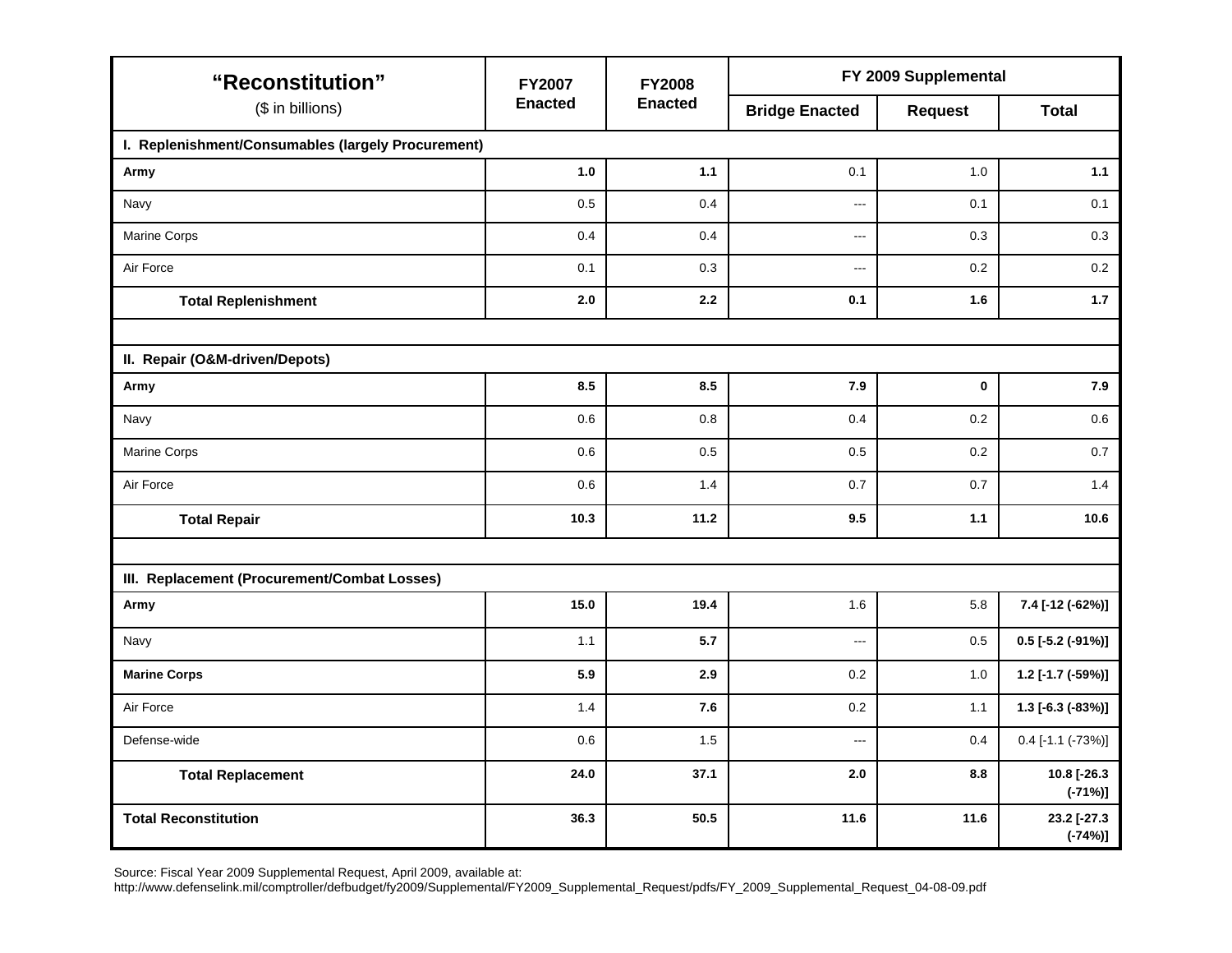#### **(Continued from Reconstitution Chart)**

- "Reconstitution" encompasses maintenance and procurement activities to restore and enhance combat capability to units and pre-positioned equipment that were destroyed, damaged, stressed, or worn beyond economic repair due to combat operations. Reconstitution is funded through a variety of appropriations, and includes the replenishment, replacement, and repair of equipment:
	- (1) "Replenishment" includes conventional ammunition items for all services, such as bombs, artillery rounds, small and medium caliber mortars, shoulder-launched rockets, aircraft launched rockets and flares, demolition materials, grenades, propellant charges, simulators, cartridges and non-lethal munitions. The request also funds precision guided ammunition items such as the Army's Excalibur artillery round and the Air Force's Joint Direct Attack Munition (JDAM). The request also funds tactical missiles to replace those expended in combat, such as Hellfire, Javelin, Tube-Launched Optically Tracked Wire Guided (TOW), and Guided Multiple Launched Rockets.
	- (2) "Repair" activities involve the necessary depot and intermediate level maintenance required to restore equipment returning from Iraq and Afghanistan to pre-deployment conditions.
	- (3) "Replacement" is equipment lost in battle or stressed beyond economic repair. This ranges from major platforms such as four F-22A Air Force aircraft and various Army helicopters (e.g., 12 AH-64 and 4 CH-47) to support equipment such as radios, power equipment, and construction equipment.

Source: Fiscal Year 2009 Supplemental Request, April 2009, available at: